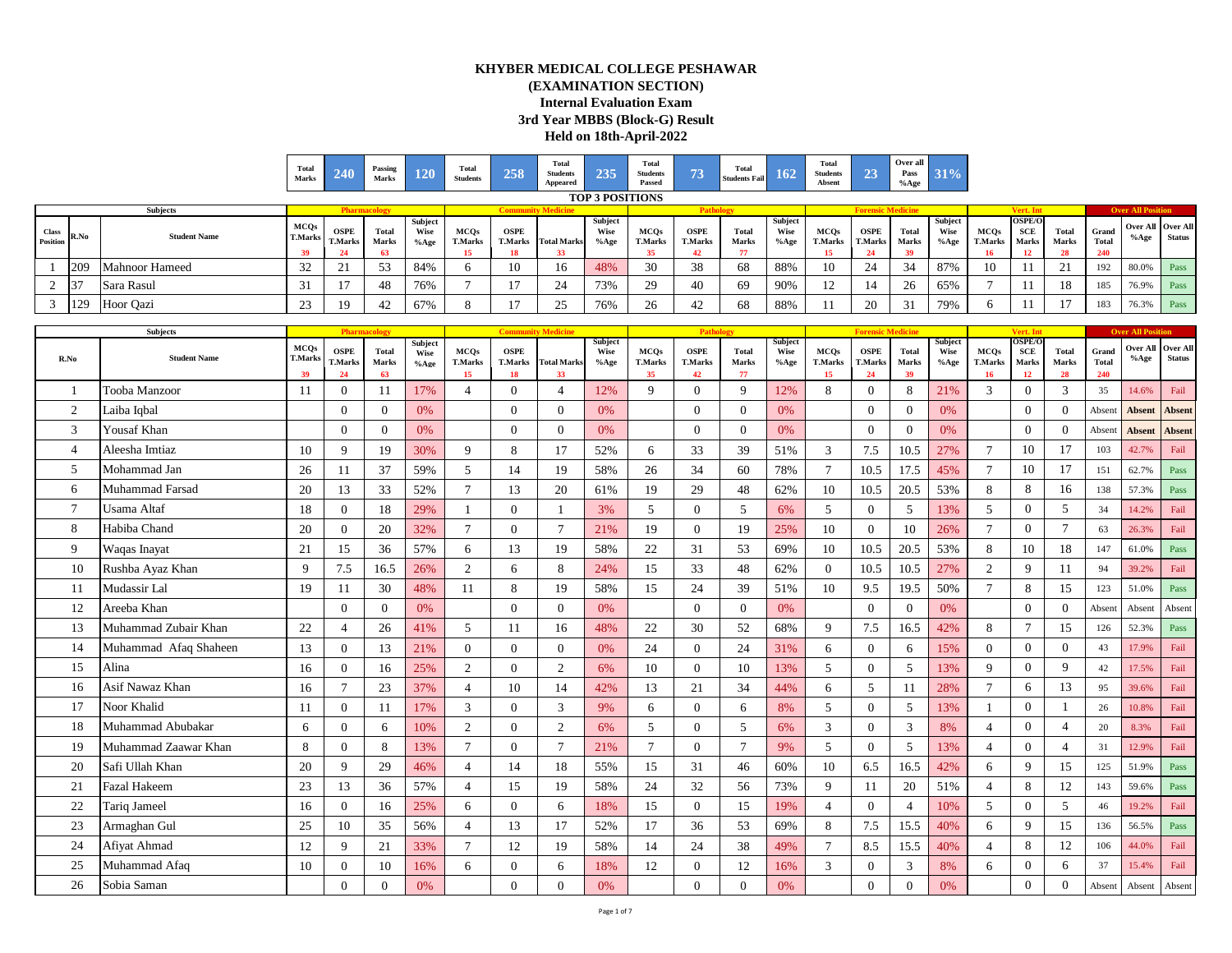|      | Subjects               |                                     |                              |                             |                         |                                     |                                     |                          |                                |                                     | Patho                               |                             |                         |                                     |                                     |                             |                                |                                     | Vert. In                            |                      |                              |                      |                           |
|------|------------------------|-------------------------------------|------------------------------|-----------------------------|-------------------------|-------------------------------------|-------------------------------------|--------------------------|--------------------------------|-------------------------------------|-------------------------------------|-----------------------------|-------------------------|-------------------------------------|-------------------------------------|-----------------------------|--------------------------------|-------------------------------------|-------------------------------------|----------------------|------------------------------|----------------------|---------------------------|
| R.No | <b>Student Name</b>    | <b>MCQs</b><br><b>T.Marks</b><br>39 | <b>OSPE</b><br>T.Marks<br>24 | <b>Total</b><br>Marks<br>63 | Subject<br>Wise<br>%Age | <b>MCQs</b><br><b>T.Marks</b><br>15 | <b>OSPE</b><br><b>T.Marks</b><br>18 | <b>Total Marks</b><br>33 | Subject<br><b>Wise</b><br>%Age | <b>MCQs</b><br><b>T.Marks</b><br>35 | <b>OSPE</b><br><b>T.Marks</b><br>42 | <b>Total</b><br>Marks<br>77 | Subject<br>Wise<br>%Age | <b>MCQs</b><br><b>T.Marks</b><br>15 | <b>OSPE</b><br><b>T.Marks</b><br>24 | <b>Total</b><br>Marks<br>39 | Subject<br><b>Wise</b><br>%Age | <b>MCQs</b><br><b>T.Marks</b><br>16 | <b>DSPE/C</b><br>SCE<br>Marks<br>12 | Total<br>Marks<br>28 | Grand<br><b>Total</b><br>240 | Over All<br>$\%$ Age | Over All<br><b>Status</b> |
| 27   | Hammad Rafi            | 9                                   | $\overline{0}$               | 9                           | 14%                     | 1                                   | $\overline{0}$                      | -1                       | 3%                             | 7                                   | $\bf{0}$                            | 7                           | 9%                      | 7                                   | $\mathbf{0}$                        | $\tau$                      | 18%                            | 3                                   | $\overline{0}$                      | 3                    | 27                           | 11.3%                | Fail                      |
| 28   | <b>Gul Haram Zaib</b>  | 15                                  | $\overline{0}$               | 15                          | 24%                     | 5                                   | $\overline{0}$                      | 5                        | 15%                            | 15                                  | $\theta$                            | 15                          | 19%                     | 9                                   | $\overline{0}$                      | 9                           | 23%                            | 5                                   | $\mathbf{0}$                        | 5                    | 49                           | 20.4%                | Fail                      |
| 29   | Saima Shams            | 10                                  | $\overline{0}$               | 10                          | 16%                     | $\overline{4}$                      | $\overline{0}$                      | $\overline{4}$           | 12%                            | $\tau$                              | $\boldsymbol{0}$                    | $7\phantom{.0}$             | 9%                      | 6                                   | $\overline{0}$                      | 6                           | 15%                            | 5                                   | $\overline{0}$                      | 5                    | 32                           | 13.3%                | Fail                      |
| 30   | Haroon Khan            | 6                                   | $\mathbf{0}$                 | 6                           | 10%                     | 2                                   | $\overline{0}$                      | 2                        | 6%                             | 5                                   | $\mathbf{0}$                        | 5                           | 6%                      | $\overline{4}$                      | $\overline{0}$                      | $\overline{4}$              | 10%                            | 6                                   | $\overline{0}$                      | 6                    | 23                           | 9.6%                 | Fail                      |
| 31   | Kamran Khan            | 19                                  | $\overline{0}$               | 19                          | 30%                     | $\tau$                              | $\overline{0}$                      | $\tau$                   | 21%                            | 19                                  | $\mathbf{0}$                        | 19                          | 25%                     | 11                                  | $\mathbf{0}$                        | 11                          | 28%                            | 7                                   | $\overline{0}$                      | $7\phantom{.0}$      | 63                           | 26.3%                | Fail                      |
| 32   | Muhammad Muttahir      | 13                                  | 11                           | 24                          | 38%                     | 3                                   | 11                                  | 14                       | 42%                            | 8                                   | 29                                  | 37                          | 48%                     | 9                                   | 11                                  | 20                          | 51%                            | 9                                   | 9                                   | 18                   | 113                          | 47.1%                | Fail                      |
| 33   | Gulmeena Riffat        | 13                                  | 7.5                          | 20.5                        | 33%                     | $\overline{2}$                      | 2                                   | $\overline{4}$           | 12%                            | 11                                  | 14                                  | 25                          | 32%                     | $\overline{0}$                      | $\tau$                              | 7                           | 18%                            | 3                                   | 11                                  | 14                   | 71                           | 29.4%                | Fail                      |
| 34   | Maria Waseem           | 13                                  | $\mathbf{0}$                 | 13                          | 21%                     | 3                                   | $\overline{0}$                      | 3                        | 9%                             | 22                                  | $\mathbf{0}$                        | 22                          | 29%                     | 9                                   | $\overline{0}$                      | 9                           | 23%                            | 6                                   | $\overline{0}$                      | 6                    | 53                           | 22.1%                | Fail                      |
| 35   | Nadia Khan             | 22                                  | 19                           | 41                          | 65%                     | 9                                   | 17                                  | 26                       | 79%                            | 23                                  | 41                                  | 64                          | 83%                     | 9                                   | 13                                  | 22                          | 56%                            | 8                                   | 11                                  | 19                   | 172                          | 71.7%                | Pass                      |
| 36   | Arsalan Khan           | 28                                  | 10                           | 38                          | 60%                     | 5                                   | 15                                  | 20                       | 61%                            | 23                                  | 26                                  | 49                          | 64%                     | 11                                  | 8.5                                 | 19.5                        | 50%                            | 10                                  | 10                                  | 20                   | 147                          | 61.0%                | Pass                      |
| 37   | Sara Rasul             | 31                                  | 17                           | 48                          | 76%                     | 7                                   | 17                                  | 24                       | 73%                            | 29                                  | 40                                  | 69                          | 90%                     | 12                                  | 13.5                                | 25.5                        | 65%                            | 7                                   | 11                                  | 18                   | 185                          | 76.9%                | Pass                      |
| 38   | Saad Khan              | $\overline{7}$                      | $\overline{0}$               | $7\phantom{.0}$             | 11%                     | 3                                   | $\overline{0}$                      | 3                        | 9%                             | 9                                   | $\mathbf{0}$                        | 9                           | 12%                     | 5                                   | $\mathbf{0}$                        | 5                           | 13%                            | $\mathbf{0}$                        | $\mathbf{0}$                        | $\mathbf{0}$         | 24                           | 10.0%                | Fail                      |
| 39   | Jawad Ahmad            | 20                                  | 11                           | 31                          | 49%                     | $\overline{4}$                      | 13                                  | 17                       | 52%                            | 19                                  | 20                                  | 39                          | 51%                     | $\tau$                              | 13                                  | 20                          | 51%                            | 7                                   | 10                                  | 17                   | 124                          | 51.7%                | Pass                      |
| 40   | Syed Sikandar Ali Shah | 8                                   | $\overline{0}$               | 8                           | 13%                     | 3                                   | $\overline{0}$                      | 3                        | 9%                             | $\overline{7}$                      | $\mathbf{0}$                        | $7\phantom{.0}$             | 9%                      | $\overline{4}$                      | $\mathbf{0}$                        | $\overline{4}$              | 10%                            | 5                                   | $\mathbf{0}$                        | 5                    | 27                           | 11.3%                | Fail                      |
| 41   | Wadana Zafar           | 27                                  | 16                           | 43                          | 68%                     | 6                                   | 13                                  | 19                       | 58%                            | 30                                  | 39                                  | 69                          | 90%                     | 11                                  | 16.5                                | 27.5                        | 71%                            | 10                                  | 8                                   | 18                   | 177                          | 73.5%                | Pass                      |
| 42   | Fatma Hussain          | 21                                  | 14                           | 35                          | 56%                     | 6                                   | 13                                  | 19                       | 58%                            | 21                                  | 40                                  | 61                          | 79%                     | 9                                   | 12.5                                | 21.5                        | 55%                            | 8                                   | 10                                  | 18                   | 155                          | 64.4%                | Pass                      |
| 43   | Aishah Binte Nawaz     | 25                                  | 18                           | 43                          | 68%                     | $\overline{4}$                      | 15                                  | 19                       | 58%                            | 23                                  | 39                                  | 62                          | 81%                     | 11                                  | 11                                  | 22                          | 56%                            | 9                                   | 9                                   | 18                   | 164                          | 68.3%                | Pass                      |
| 44   | Anees Ur Rehman        | 16                                  | 12                           | 28                          | 44%                     | 6                                   | 12                                  | 18                       | 55%                            | 13                                  | 25                                  | 38                          | 49%                     | 8                                   | $\overline{4}$                      | 12                          | 31%                            | $\overline{1}$                      | 11                                  | 12                   | 108                          | 45.0%                | Fail                      |
| 45   | Laiba Abdali           | A                                   | 17                           | 17                          | 27%                     | A                                   | 13                                  | 13                       | 39%                            | A                                   | 29                                  | 29                          | 38%                     | A                                   | 9.5                                 | 9.5                         | 24%                            | A                                   | 8.5                                 | 8.5                  | 77                           | 32.1%                | Fail                      |
| 46   | Ahsan Talal Khan       | 18                                  | $\overline{0}$               | 18                          | 29%                     | 8                                   | $\mathbf{0}$                        | 8                        | 24%                            | 23                                  | $\mathbf{0}$                        | 23                          | 30%                     | $\tau$                              | $\overline{0}$                      | $\overline{7}$              | 18%                            | 5                                   | $\overline{0}$                      | 5                    | 61                           | 25.4%                | Fail                      |
| 47   | Shoraim Nawab          | 9                                   | $\overline{0}$               | 9                           | 14%                     | 3                                   | $\overline{0}$                      | 3                        | 9%                             | 5                                   | $\overline{0}$                      | 5                           | 6%                      | 3                                   | $\overline{0}$                      | 3                           | 8%                             | 3                                   | $\overline{0}$                      | 3                    | 23                           | 9.6%                 | Fail                      |
| 48   | <b>Khulood Nisar</b>   | 19                                  | 14                           | 33                          | 52%                     | 8                                   | 13                                  | 21                       | 64%                            | 22                                  | 33                                  | 55                          | 71%                     | 10                                  | 14                                  | 24                          | 62%                            | 9                                   | 9.5                                 | 18.5                 | 152                          | 63.1%                | Pass                      |
| 49   | Abdul Kabir Khan       | 24                                  | 18                           | 42                          | 67%                     | 5                                   | 15                                  | 20                       | 61%                            | 25                                  | 27                                  | 52                          | 68%                     | 7                                   | 16                                  | 23                          | 59%                            | 6                                   | 9                                   | 15                   | 152                          | 63.3%                | Pass                      |
| 50   | Adam Saeed             | 12                                  | $\overline{0}$               | 12                          | 19%                     | 8                                   | $\overline{0}$                      | 8                        | 24%                            | 14                                  | $\mathbf{0}$                        | 14                          | 18%                     | 6                                   | $\mathbf{0}$                        | 6                           | 15%                            | 8                                   | $\overline{0}$                      | 8                    | 48                           | 20.0%                | Fail                      |
| 51   | Adnan Ahmed            | 13                                  | 12                           | 25                          | 40%                     | $\overline{4}$                      | 12                                  | 16                       | 48%                            | 19                                  | 25                                  | 44                          | 57%                     | 8                                   | 11                                  | 19                          | 49%                            | $\overline{7}$                      | 8.5                                 | 15.5                 | 120                          | 49.8%                | Fail                      |
| 52   | Hammad Ali             | 17                                  | 16                           | 33                          | 52%                     | 5                                   | 12                                  | 17                       | 52%                            | 15                                  | 17                                  | 32                          | 42%                     | 10                                  | $\tau$                              | 17                          | 44%                            | $\overline{7}$                      | 10                                  | 17                   | 116                          | 48.3%                | Fail                      |
| 54   | Khaliq Ur Rehman       | 22                                  | 17                           | 39                          | 62%                     | 9                                   | 13                                  | 22                       | 67%                            | 17                                  | 32                                  | 49                          | 64%                     | 9                                   | 10                                  | 19                          | 49%                            | 5                                   | 8                                   | 13                   | 142                          | 59.2%                | Pass                      |
| 55   | Ayesha Ashfaq          | 20                                  | $\overline{0}$               | 20                          | 32%                     | $\overline{4}$                      | $\overline{0}$                      | $\overline{4}$           | 12%                            | 12                                  | $\mathbf{0}$                        | 12                          | 16%                     | $\overline{4}$                      | $\mathbf{0}$                        | $\overline{4}$              | 10%                            | $\overline{c}$                      | $\overline{0}$                      | 2                    | 42                           | 17.5%                | Fail                      |
| 56   | Safeena Khan           | 17                                  | $\overline{0}$               | 17                          | 27%                     | 3                                   | $\overline{0}$                      | 3                        | 9%                             | 10                                  | $\mathbf{0}$                        | 10                          | 13%                     | 2                                   | $\mathbf{0}$                        | 2                           | 5%                             | $\overline{c}$                      | $\overline{0}$                      | 2                    | 34                           | 14.2%                | Fail                      |
| 57   | Gohar Rahman           | 18                                  | 13                           | 31                          | 49%                     | 5                                   | 13                                  | 18                       | 55%                            | 17                                  | 29                                  | 46                          | 60%                     | 10                                  | 6.5                                 | 16.5                        | 42%                            | $\tau$                              | 9                                   | 16                   | 128                          | 53.1%                | Pass                      |
| 58   | Sabeen                 | 14                                  | $\mathbf{0}$                 | 14                          | 22%                     |                                     | $\mathbf{0}$                        |                          | 3%                             | 8                                   | $\overline{0}$                      | 8                           | 10%                     | $\overline{4}$                      | $\mathbf{0}$                        | $\overline{4}$              | 10%                            | $\overline{4}$                      | $\mathbf{0}$                        | 4                    | 31                           | 12.9%                | Fail                      |
| 59   | Hafsa Khan             | 16                                  | $\overline{0}$               | 16                          | 25%                     | $\overline{4}$                      | $\overline{0}$                      | $\overline{4}$           | 12%                            | 21                                  | $\mathbf{0}$                        | 21                          | 27%                     | 11                                  | $\boldsymbol{0}$                    | 11                          | 28%                            | 8                                   | $\overline{0}$                      | 8                    | 60                           | 25.0%                | Fail                      |
| 60   | Fiza Safeer            | 12                                  | $\bf{0}$                     | 12                          | 19%                     | 4                                   | $\bf{0}$                            | 4                        | 12%                            | 8                                   | $\boldsymbol{0}$                    | 8                           | 10%                     | 3                                   | $\bf{0}$                            | 3                           | 8%                             | 5                                   | $\theta$                            | 5                    | 32                           | 13.3%                | Fail                      |
| 61   | Bibi Hafza             | 14                                  | $\mathbf{0}$                 | 14                          | 22%                     | $\overline{2}$                      | $\overline{0}$                      | $\overline{2}$           | 6%                             | 6                                   | $\overline{0}$                      | 6                           | 8%                      | 5                                   | $\mathbf{0}$                        | $5\overline{)}$             | 13%                            | $\overline{2}$                      | $\overline{0}$                      | $\overline{c}$       | 29                           | 12.1%                | Fail                      |
| 62   | Aneeqa Ehsan           | 11                                  | $\overline{0}$               | 11                          | 17%                     | 3                                   | $\overline{0}$                      | 3                        | 9%                             | 14                                  | $\mathbf{0}$                        | 14                          | 18%                     | 5                                   | $\overline{0}$                      | 5                           | 13%                            | 3                                   | $\overline{0}$                      | 3                    | 36                           | 15.0%                | Fail                      |
| 63   | Areesha Israr          |                                     | $\overline{0}$               | $\overline{0}$              | 0%                      |                                     | $\overline{0}$                      | $\overline{0}$           | 0%                             |                                     | $\mathbf{0}$                        | $\mathbf{0}$                | 0%                      |                                     | $\overline{0}$                      | $\overline{0}$              | 0%                             |                                     | $\overline{0}$                      | $\mathbf{0}$         | Absent                       | Absent               | Absent                    |
| 64   | Ubaidullah             | 12                                  | $\overline{0}$               | 12                          | 19%                     | 6                                   | $\overline{0}$                      | 6                        | 18%                            | 13                                  | $\overline{0}$                      | 13                          | 17%                     | 5                                   | $\overline{0}$                      | 5                           | 13%                            | 3                                   | $\overline{0}$                      | 3                    | 39                           | 16.3%                | Fail                      |
| 65   | <b>Kashaf Riaz</b>     | 12                                  | 9                            | 21                          | 33%                     | 11                                  | 3                                   | 14                       | 42%                            | 16                                  | 24                                  | 40                          | 52%                     | 9                                   | 11                                  | 20                          | 51%                            | 10                                  | 8.5                                 | 18.5                 | 114                          | 47.3%                | Fail                      |
| 66   | Laiba Urooj            | 18                                  | 13                           | 31                          | 49%                     | $\overline{2}$                      | 12                                  | 14                       | 42%                            | 16                                  | 22                                  | 38                          | 49%                     | 8                                   | 12                                  | 20                          | 51%                            | 10                                  | 10                                  | 20                   | 123                          | 51.3%                | Pass                      |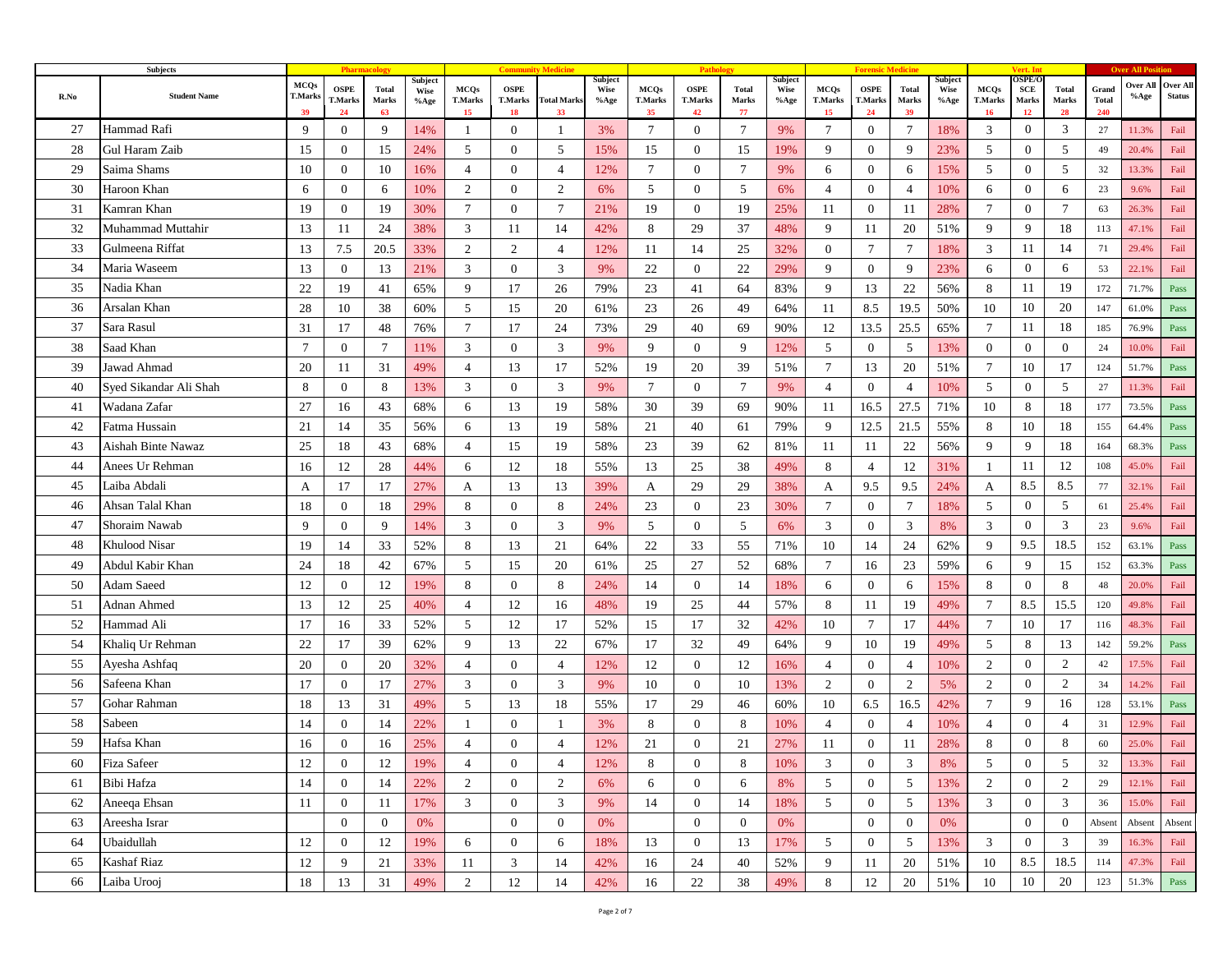|      | <b>Subjects</b>              |                                     |                              |                      |                         |                                     |                                     |                          |                         |                                     |                                     |                             |                                   |                                     |                                     |                             |                         |                                     | Vert. In                            |                      |                              |                  |                           |
|------|------------------------------|-------------------------------------|------------------------------|----------------------|-------------------------|-------------------------------------|-------------------------------------|--------------------------|-------------------------|-------------------------------------|-------------------------------------|-----------------------------|-----------------------------------|-------------------------------------|-------------------------------------|-----------------------------|-------------------------|-------------------------------------|-------------------------------------|----------------------|------------------------------|------------------|---------------------------|
| R.No | <b>Student Name</b>          | <b>MCQs</b><br><b>T.Marks</b><br>39 | <b>OSPE</b><br>T.Marks<br>24 | Total<br>Marks<br>63 | Subject<br>Wise<br>%Age | <b>MCQs</b><br><b>T.Marks</b><br>15 | <b>OSPE</b><br><b>T.Marks</b><br>18 | <b>Total Marks</b><br>33 | Subject<br>Wise<br>%Age | <b>MCQs</b><br><b>T.Marks</b><br>35 | <b>OSPE</b><br><b>T.Marks</b><br>42 | <b>Total</b><br>Marks<br>77 | Subject<br>Wise<br>$%$ % $\gamma$ | <b>MCQs</b><br><b>T.Marks</b><br>15 | <b>OSPE</b><br><b>T.Marks</b><br>24 | <b>Total</b><br>Marks<br>39 | Subject<br>Wise<br>%Age | <b>MCQs</b><br><b>T.Marks</b><br>16 | <b>DSPE/C</b><br>SCE<br>Marks<br>12 | Total<br>Marks<br>28 | Grand<br><b>Total</b><br>240 | Over All<br>%Age | Over All<br><b>Status</b> |
| 67   | Zaryab Khan                  | 15                                  | 8                            | 23                   | 37%                     | 8                                   | 8                                   | 16                       | 48%                     | 20                                  | 8                                   | 28                          | 36%                               | 9                                   | 3.5                                 | 12.5                        | 32%                     | 5                                   | 8.5                                 | 13.5                 | 93                           | 38.8%            | Fail                      |
| 68   | Sayyeda Zainab Shah          | 14                                  | $\overline{0}$               | 14                   | 22%                     |                                     | $\overline{0}$                      |                          | 3%                      | 15                                  | $\overline{0}$                      | 15                          | 19%                               | 11                                  | $\overline{0}$                      | 11                          | 28%                     | 8                                   | $\overline{0}$                      | 8                    | 49                           | 20.4%            | Fail                      |
| 69   | Hania Kalsoom                | 19                                  | $\mathbf{0}$                 | 19                   | 30%                     | 6                                   | $\overline{0}$                      | 6                        | 18%                     | 12                                  | $\mathbf{0}$                        | 12                          | 16%                               | $\tau$                              | $\mathbf{0}$                        | $7\phantom{.0}$             | 18%                     | $\tau$                              | $\overline{0}$                      | $\overline{7}$       | 51                           | 21.3%            | Fail                      |
| 70   | Aizaz Ali                    | 21                                  | $\overline{0}$               | 21                   | 33%                     | 3                                   | $\overline{0}$                      | 3                        | 9%                      | 17                                  | $\overline{0}$                      | 17                          | 22%                               | 8                                   | $\overline{0}$                      | 8                           | 21%                     | $\overline{4}$                      | $\overline{0}$                      | 4                    | 53                           | 22.1%            | Fail                      |
| 71   | Gul Mala Fida Khattak        | 17                                  | 17                           | 34                   | 54%                     | -1                                  | 15                                  | 16                       | 48%                     | 19                                  | 35                                  | 54                          | 70%                               | 10                                  | 14.5                                | 24.5                        | 63%                     | $\overline{7}$                      | 10                                  | 17                   | 146                          | 60.6%            | Pass                      |
| 72   | Haroon Yousaf                | 10                                  | $\overline{0}$               | 10                   | 16%                     | 3                                   | $\overline{0}$                      | 3                        | 9%                      | 9                                   | $\overline{0}$                      | 9                           | 12%                               | 6                                   | $\boldsymbol{0}$                    | 6                           | 15%                     | 2                                   | $\overline{0}$                      | 2                    | 30                           | 12.5%            | Fail                      |
| 73   | Muhammad Ahmad               | 21                                  | $\mathbf{0}$                 | 21                   | 33%                     | 5                                   | $\overline{0}$                      | 5                        | 15%                     | 25                                  | $\overline{0}$                      | 25                          | 32%                               | 8                                   | $\overline{0}$                      | 8                           | 21%                     | $\tau$                              | $\boldsymbol{0}$                    | $\overline{7}$       | 66                           | 27.5%            | Fail                      |
| 74   | Nasar Ahmad                  | 15                                  | 16                           | 31                   | 49%                     | 5                                   | $\tau$                              | 12                       | 36%                     | 20                                  | 17                                  | 37                          | 48%                               | 6                                   | $\overline{2}$                      | 8                           | 21%                     | $\overline{4}$                      | 9.5                                 | 13.5                 | 102                          | 42.3%            | Fail                      |
| 75   | Syed Muhammad Aaliyan Haider | 14                                  | 11                           | 25                   | 40%                     | 6                                   | 9                                   | 15                       | 45%                     | 15                                  | 15                                  | 30                          | 39%                               | 9                                   | 3                                   | 12                          | 31%                     | 8                                   | 9                                   | 17                   | 99                           | 41.3%            | Fail                      |
| 76   | Iman Fatima                  | 21                                  | $\overline{0}$               | 21                   | 33%                     | 8                                   | $\overline{0}$                      | 8                        | 24%                     | 20                                  | $\mathbf{0}$                        | 20                          | 26%                               | 11                                  | $\mathbf{0}$                        | 11                          | 28%                     | 8                                   | $\mathbf{0}$                        | 8                    | 68                           | 28.3%            | Fail                      |
| 77   | Abdul Hanan Haider           | 14                                  | 13.5                         | 27.5                 | 44%                     | 8                                   | 12                                  | 20                       | 61%                     | 19                                  | 26                                  | 45                          | 58%                               | 11                                  | 8.5                                 | 19.5                        | 50%                     | 5                                   | 9.5                                 | 14.5                 | 127                          | 52.7%            | Pass                      |
| 78   | Sundas                       | 12                                  | $\mathbf{0}$                 | 12                   | 19%                     | $\overline{4}$                      | $\overline{0}$                      | $\overline{4}$           | 12%                     | 8                                   | $\mathbf{0}$                        | 8                           | 10%                               | 3                                   | $\mathbf{0}$                        | 3                           | 8%                      | 3                                   | $\mathbf{0}$                        | 3                    | 30                           | 12.5%            | Fail                      |
| 79   | Laiba Ali Khan               | 22                                  | 13                           | 35                   | 56%                     | 3                                   | 5                                   | 8                        | 24%                     | 23                                  | 33                                  | 56                          | 73%                               | 11                                  | 6                                   | 17                          | 44%                     | 8                                   | 8                                   | 16                   | 132                          | 55.0%            | Pass                      |
| 80   | Dawood Ullah                 |                                     | $\overline{0}$               | $\overline{0}$       | 0%                      |                                     | $\overline{0}$                      | $\overline{0}$           | 0%                      |                                     | $\theta$                            | $\theta$                    | 0%                                |                                     | $\mathbf{0}$                        | $\mathbf{0}$                | 0%                      |                                     | $\mathbf{0}$                        | $\mathbf{0}$         | Absent                       | Absent           | Absent                    |
| 81   | Tazmeen Malik                | 16                                  | 18                           | 34                   | 54%                     | $7\phantom{.0}$                     | 14                                  | 21                       | 64%                     | 19                                  | 36                                  | 55                          | 71%                               | 11                                  | 22                                  | 33                          | 85%                     | 6                                   | 11                                  | 17                   | 160                          | 66.7%            | Pass                      |
| 82   | Imad Ud Din                  | 9                                   | $\overline{0}$               | 9                    | 14%                     | 6                                   | $\overline{0}$                      | 6                        | 18%                     | $7\phantom{.0}$                     | $\overline{0}$                      | $7\phantom{.0}$             | 9%                                | 8                                   | $\mathbf{0}$                        | 8                           | 21%                     | 6                                   | $\overline{0}$                      | 6                    | 36                           | 15.0%            | Fail                      |
| 83   | Maria Naz                    | 15                                  | $\mathbf{0}$                 | 15                   | 24%                     | $\overline{2}$                      | $\overline{0}$                      | $\overline{2}$           | 6%                      | 15                                  | $\mathbf{0}$                        | 15                          | 19%                               | 6                                   | $\mathbf{0}$                        | 6                           | 15%                     | $\overline{c}$                      | $\mathbf{0}$                        | 2                    | 40                           | 16.7%            | Fail                      |
| 84   | Abdullah                     | 17                                  | $\overline{0}$               | 17                   | 27%                     | $\overline{4}$                      | $\overline{0}$                      | $\overline{4}$           | 12%                     | 20                                  | $\theta$                            | 20                          | 26%                               | 12                                  | $\overline{0}$                      | 12                          | 31%                     | 8                                   | $\mathbf{0}$                        | 8                    | 61                           | 25.4%            | Fail                      |
| 85   | Sara Sami                    | 20                                  | $\mathbf{0}$                 | 20                   | 32%                     | $\overline{0}$                      | $\overline{0}$                      | $\overline{0}$           | 0%                      | 15                                  | $\mathbf{0}$                        | 15                          | 19%                               | $\overline{0}$                      | $\overline{0}$                      | $\mathbf{0}$                | 0%                      | $\mathbf{0}$                        | $\overline{0}$                      | $\theta$             | 35                           | 14.6%            | Fail                      |
| 86   | Shahab Iqbal                 | 5                                   | $\mathbf{0}$                 | 5                    | 8%                      | $\overline{4}$                      | $\overline{0}$                      | $\overline{4}$           | 12%                     | 11                                  | $\mathbf{0}$                        | -11                         | 14%                               | 3                                   | $\mathbf{0}$                        | 3                           | 8%                      | $\overline{c}$                      | $\mathbf{0}$                        | 2                    | 25                           | 10.4%            | Fail                      |
| 87   | Arsalan Anjum                | 9                                   | $\overline{0}$               | 9                    | 14%                     | $\overline{0}$                      | $\overline{0}$                      | $\overline{0}$           | 0%                      | 5                                   | $\overline{0}$                      | 5                           | 6%                                | 5                                   | $\overline{0}$                      | 5                           | 13%                     | 3                                   | $\mathbf{0}$                        | 3                    | 22                           | 9.2%             | Fail                      |
| 88   | Osama Ahmed                  | 20                                  | 18                           | 38                   | 60%                     | $\overline{7}$                      | 15                                  | 22                       | 67%                     | 23                                  | 30                                  | 53                          | 69%                               | 10                                  | 11                                  | 21                          | 54%                     | 12                                  | 8.5                                 | 20.5                 | 155                          | 64.4%            | Pass                      |
| 89   | Ahmad Khushal                | 9                                   | $\mathbf{0}$                 | 9                    | 14%                     | 3                                   | $\overline{0}$                      | 3                        | 9%                      | 8                                   | $\overline{0}$                      | 8                           | 10%                               | $\tau$                              | $\mathbf{0}$                        | $7\phantom{.0}$             | 18%                     | $\overline{4}$                      | $\overline{0}$                      | $\overline{4}$       | 31                           | 12.9%            | Fail                      |
| 90   | Muhammad Yasir               | 10                                  | $\overline{0}$               | 10                   | 16%                     | 6                                   | $\overline{0}$                      | 6                        | 18%                     | $\overline{7}$                      | $\overline{0}$                      | $\overline{7}$              | 9%                                | 5                                   | $\overline{0}$                      | 5                           | 13%                     | 4                                   | $\overline{0}$                      | $\overline{4}$       | 32                           | 13.3%            | Fail                      |
| 91   | Muhid Alam Khattak           | 22                                  | $\overline{0}$               | 22                   | 35%                     | $\overline{7}$                      | $\overline{0}$                      | $\tau$                   | 21%                     | 19                                  | $\theta$                            | 19                          | 25%                               | 9                                   | $\overline{0}$                      | 9                           | 23%                     | 7                                   | $\overline{0}$                      | $7\phantom{.0}$      | 64                           | 26.7%            | Fail                      |
| 92   | Faisal Aziz                  | 11                                  | 3                            | 14                   | 22%                     | 3                                   | 12                                  | 15                       | 45%                     | 8                                   | 12.5                                | 20.5                        | 27%                               | $\overline{2}$                      | 8                                   | 10                          | 26%                     | $\overline{4}$                      | 9                                   | 13                   | 73                           | 30.2%            | Fail                      |
| 93   | Aqib Ullah                   | 19                                  | 18                           | 37                   | 59%                     | 6                                   | 16                                  | 22                       | 67%                     | 16                                  | 25                                  | 41                          | 53%                               | 11                                  | 16                                  | 27                          | 69%                     | 8                                   | 9.5                                 | 17.5                 | 145                          | 60.2%            | Pass                      |
| 94   | Sehba Iqbal                  | 20                                  | 16                           | 36                   | 57%                     | $\overline{4}$                      | 9                                   | 13                       | 39%                     | 28                                  | 27                                  | 55                          | 71%                               | 8                                   | 18                                  | 26                          | 67%                     | 9                                   | 11                                  | 20                   | 150                          | 62.5%            | Pass                      |
| 95   | Saifullah                    | 17                                  | $\overline{0}$               | 17                   | 27%                     | 6                                   | $\mathbf{0}$                        | 6                        | 18%                     | 15                                  | $\mathbf{0}$                        | 15                          | 19%                               | 9                                   | $\overline{0}$                      | 9                           | 23%                     | $\overline{7}$                      | $\overline{0}$                      | $\tau$               | 54                           | 22.5%            | Fail                      |
| 96   | Muhammad Ismail              |                                     | $\overline{0}$               | $\overline{0}$       | 0%                      |                                     | $\overline{0}$                      | $\overline{0}$           | 0%                      |                                     | $\overline{0}$                      | $\overline{0}$              | 0%                                |                                     | $\theta$                            | $\mathbf{0}$                | 0%                      |                                     | $\mathbf{0}$                        | $\mathbf{0}$         | Absent                       | Absent           | Absent                    |
| 97   | Muhammad Nabeel              | 12                                  | 2                            | 14                   | 22%                     | 6                                   | 14                                  | 20                       | 61%                     | $\overline{7}$                      | 15                                  | 22                          | 29%                               | 11                                  | 12                                  | 23                          | 59%                     | 9                                   | 10.5                                | 19.5                 | 99                           | 41.0%            | Fail                      |
| 98   | Muhammad Amir                | 17                                  | $\mathbf{0}$                 | 17                   | 27%                     | $\tau$                              | $\overline{0}$                      | $\tau$                   | 21%                     | 17                                  | $\mathbf{0}$                        | 17                          | 22%                               | $\tau$                              | $\mathbf{0}$                        | $\overline{7}$              | 18%                     | $\overline{4}$                      | $\mathbf{0}$                        | $\overline{4}$       | 52                           | 21.7%            | Fail                      |
| 99   | Hifza Atta                   | 28                                  | 18                           | 46                   | 73%                     | 10                                  | 16                                  | 26                       | 79%                     | 25                                  | 37                                  | 62                          | 81%                               | 10                                  | 19                                  | 29                          | 74%                     | 7                                   | 10.5                                | 17.5                 | 181                          | 75.2%            | Pass                      |
| 100  | Saqib Majeed                 | 14                                  | $\overline{0}$               | 14                   | 22%                     | 1                                   | $\overline{0}$                      | $\mathbf{1}$             | 3%                      | 6                                   | $\overline{0}$                      | 6                           | 8%                                | $\overline{4}$                      | $\overline{0}$                      | $\overline{4}$              | 10%                     | 3                                   | $\overline{0}$                      | 3                    | 28                           | 11.7%            | Fail                      |
| 101  | Luqman                       | 16                                  | $\overline{0}$               | 16                   | 25%                     |                                     | $\mathbf{0}$                        | 1                        | 3%                      | 18                                  | $\mathbf{0}$                        | 18                          | 23%                               | 6                                   | $\overline{0}$                      | 6                           | 15%                     | 3                                   | $\overline{0}$                      | 3                    | 44                           | 18.3%            | Fail                      |
| 102  | Wajahat Ali                  | 29                                  | 16                           | 45                   | 71%                     | 6                                   | 15                                  | 21                       | 64%                     | 28                                  | 35                                  | 63                          | 82%                               | 11                                  | 17                                  | 28                          | 72%                     | 10                                  | 11                                  | 21                   | 178                          | 74.2%            | Pass                      |
| 103  | <b>Umar Anwar</b>            | $7\phantom{.0}$                     | $\mathbf{0}$                 | $7\phantom{.0}$      | 11%                     | 3                                   | $\mathbf{0}$                        | 3                        | 9%                      | 6                                   | $\overline{0}$                      | 6                           | 8%                                | 6                                   | $\mathbf{0}$                        | 6                           | 15%                     | 3                                   | $\mathbf{0}$                        | 3                    | 25                           | 10.4%            | Fail                      |
| 104  | Mehboob Imad                 |                                     | $\overline{0}$               | $\overline{0}$       | 0%                      |                                     | $\overline{0}$                      | $\overline{0}$           | 0%                      |                                     | $\mathbf{0}$                        | $\mathbf{0}$                | $0\%$                             |                                     | $\mathbf{0}$                        | $\overline{0}$              | 0%                      |                                     | $\boldsymbol{0}$                    | $\mathbf{0}$         | Absent                       | Absent           | Absent                    |
| 105  | Talha Anwar                  | 11                                  | $\mathbf{0}$                 | 11                   | 17%                     | $\overline{4}$                      | $\overline{0}$                      | $\overline{4}$           | 12%                     | 8                                   | $\mathbf{0}$                        | $8\phantom{1}$              | 10%                               | $7\phantom{.0}$                     | $\mathbf{0}$                        | $\tau$                      | 18%                     | 6                                   | $\overline{0}$                      | 6                    | 36                           | 15.0%            | Fail                      |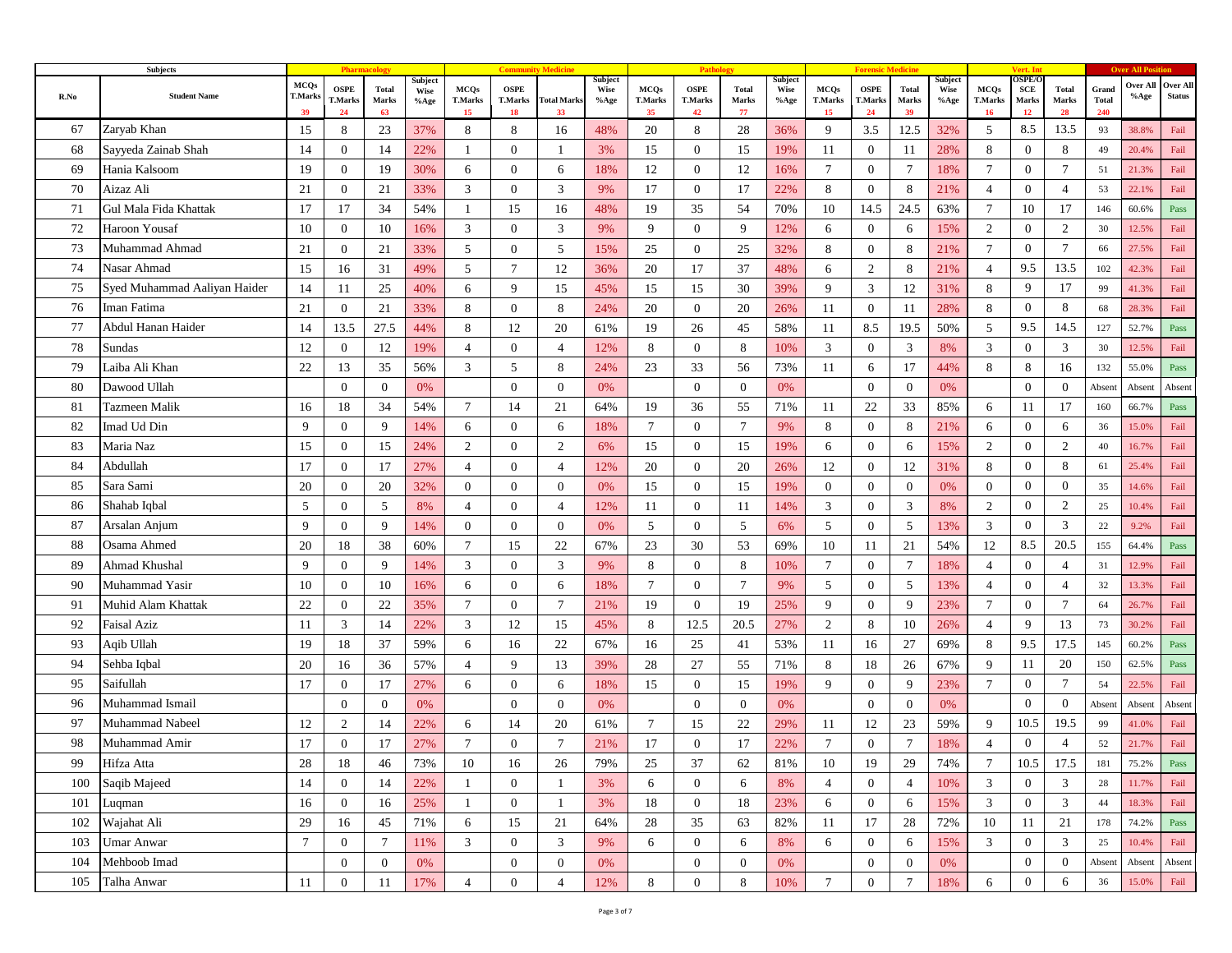|      | Subjects                   |                                     |                              |                             |                                |                                     |                                     |                          |                                |                                     | Path                                |                             |                         |                                     |                                     |                             |                                |                                     | Vert. In                            |                      |                              |                            |                           |
|------|----------------------------|-------------------------------------|------------------------------|-----------------------------|--------------------------------|-------------------------------------|-------------------------------------|--------------------------|--------------------------------|-------------------------------------|-------------------------------------|-----------------------------|-------------------------|-------------------------------------|-------------------------------------|-----------------------------|--------------------------------|-------------------------------------|-------------------------------------|----------------------|------------------------------|----------------------------|---------------------------|
| R.No | <b>Student Name</b>        | <b>MCQs</b><br><b>T.Marks</b><br>39 | <b>OSPE</b><br>T.Marks<br>24 | <b>Total</b><br>Marks<br>63 | Subject<br><b>Wise</b><br>%Age | <b>MCQs</b><br><b>T.Marks</b><br>15 | <b>OSPE</b><br><b>T.Marks</b><br>18 | <b>Total Marks</b><br>33 | Subject<br><b>Wise</b><br>%Age | <b>MCQs</b><br><b>T.Marks</b><br>35 | <b>OSPE</b><br><b>T.Marks</b><br>42 | <b>Total</b><br>Marks<br>77 | Subject<br>Wise<br>%Age | <b>MCQs</b><br><b>T.Marks</b><br>15 | <b>OSPE</b><br><b>T.Marks</b><br>24 | <b>Total</b><br>Marks<br>39 | Subject<br><b>Wise</b><br>%Age | <b>MCQs</b><br><b>T.Marks</b><br>16 | <b>DSPE/C</b><br>SCE<br>Marks<br>12 | Total<br>Marks<br>28 | Grand<br><b>Total</b><br>240 | Over All<br>$%$ % $\gamma$ | Over All<br><b>Status</b> |
| 106  | Sultan E Room              | 10                                  | $\overline{0}$               | 10                          | 16%                            | $\overline{4}$                      | $\mathbf{0}$                        | 4                        | 12%                            | 6                                   | $\bf{0}$                            | 6                           | 8%                      | 4                                   | $\mathbf{0}$                        | $\overline{4}$              | 10%                            | 6                                   | $\overline{0}$                      | 6                    | 30                           | 12.5%                      | Fail                      |
| 107  | Noor Ul Wahab              | 22                                  | 11                           | 33                          | 52%                            | 5                                   | 10                                  | 15                       | 45%                            | 19                                  | 16                                  | 35                          | 45%                     | 8                                   | 17                                  | 25                          | 64%                            | 8                                   | 9                                   | 17                   | 125                          | 52.1%                      | Pass                      |
| 108  | Muhammad Usama Iqbal       | 14                                  | $\overline{0}$               | 14                          | 22%                            | 5                                   | $\overline{0}$                      | 5                        | 15%                            | 12                                  | $\mathbf{0}$                        | 12                          | 16%                     | 8                                   | $\mathbf{0}$                        | 8                           | 21%                            | $\mathbf{0}$                        | $\mathbf{0}$                        | $\theta$             | 39                           | 16.3%                      | Fail                      |
| 109  | Muhammad Azlan Shah        | 16                                  | $\mathbf{0}$                 | 16                          | 25%                            | 5                                   | $\overline{0}$                      | 5                        | 15%                            | 12                                  | $\mathbf{0}$                        | 12                          | 16%                     | 5                                   | $\mathbf{0}$                        | 5                           | 13%                            | 9                                   | $\mathbf{0}$                        | 9                    | 47                           | 19.6%                      | Fail                      |
| 110  | Moiz Ahmad                 | 22                                  | $\overline{0}$               | 22                          | 35%                            | 5                                   | $\overline{0}$                      | 5                        | 15%                            | 16                                  | $\mathbf{0}$                        | 16                          | 21%                     | 8                                   | $\mathbf{0}$                        | 8                           | 21%                            | 8                                   | $\overline{0}$                      | 8                    | 59                           | 24.6%                      | Fail                      |
| 111  | Ashraf Ali                 | 26                                  | 14                           | 40                          | 63%                            | 5                                   | 15                                  | 20                       | 61%                            | 24                                  | 37                                  | 61                          | 79%                     | 11                                  | 14                                  | 25                          | 64%                            | 14                                  | 11                                  | 25                   | 171                          | 71.3%                      | Pass                      |
| 112  | Wahab Zia                  | 14                                  | 16                           | 30                          | 48%                            | $\tau$                              | 16                                  | 23                       | 70%                            | 21                                  | 38                                  | 59                          | 77%                     | $\overline{4}$                      | 16                                  | 20                          | 51%                            | $\overline{7}$                      | 11                                  | 18                   | 150                          | 62.5%                      | Pass                      |
| 113  | Sunger Yar Rekham          | 31                                  | 19                           | 50                          | 79%                            | $\overline{7}$                      | 10                                  | 17                       | 52%                            | 29                                  | 33                                  | 62                          | 81%                     | 13                                  | 18                                  | 31                          | 79%                            | 9                                   | 11                                  | 20                   | 180                          | 75.0%                      | Pass                      |
| 114  | Mohammad Sohail            | 20                                  | $\overline{0}$               | 20                          | 32%                            | $\overline{7}$                      | $\overline{0}$                      | $7\phantom{.0}$          | 21%                            | 20                                  | $\overline{0}$                      | 20                          | 26%                     | 5                                   | $\overline{0}$                      | 5                           | 13%                            | 6                                   | $\mathbf{0}$                        | 6                    | 58                           | 24.2%                      | Fail                      |
| 115  | Muhammad Hassan            | 14                                  | $\overline{0}$               | 14                          | 22%                            | $\overline{4}$                      | $\overline{0}$                      | $\overline{4}$           | 12%                            | 18                                  | $\overline{0}$                      | 18                          | 23%                     | 10                                  | $\mathbf{0}$                        | 10                          | 26%                            | $\overline{7}$                      | $\mathbf{0}$                        | $7\phantom{.0}$      | 53                           | 22.1%                      | Fail                      |
| 116  | Hammad Ahmad               | 16                                  | $\mathbf{0}$                 | 16                          | 25%                            |                                     | $\mathbf{0}$                        |                          | 3%                             | 6                                   | $\bf{0}$                            | 6                           | 8%                      | $\overline{4}$                      | $\boldsymbol{0}$                    | $\overline{4}$              | 10%                            | 6                                   | $\overline{0}$                      | 6                    | 33                           | 13.8%                      | Fail                      |
| 117  | Eman Arshed                | 13                                  | $\mathbf{0}$                 | 13                          | 21%                            | $7\phantom{.0}$                     | $\overline{0}$                      | $\overline{7}$           | 21%                            | 12                                  | $\mathbf{0}$                        | 12                          | 16%                     | 9                                   | $\mathbf{0}$                        | 9                           | 23%                            | $\overline{c}$                      | $\mathbf{0}$                        | 2                    | 43                           | 17.9%                      | Fail                      |
| 118  | Abeera Shahid              | 21                                  | $\mathbf{0}$                 | 21                          | 33%                            | 5                                   | $\mathbf{0}$                        | 5                        | 15%                            | 26                                  | $\overline{0}$                      | 26                          | 34%                     | 9                                   | $\boldsymbol{0}$                    | 9                           | 23%                            | 5                                   | $\overline{0}$                      | 5                    | 66                           | 27.5%                      | Fail                      |
| 119  | Muhammad Hashim Malik      | 11                                  | $\mathbf{0}$                 | 11                          | 17%                            | $\overline{4}$                      | $\mathbf{0}$                        | $\overline{4}$           | 12%                            | 11                                  | $\mathbf{0}$                        | 11                          | 14%                     | 11                                  | $\mathbf{0}$                        | 11                          | 28%                            | 6                                   | $\mathbf{0}$                        | 6                    | 43                           | 17.9%                      | Fail                      |
| 120  | Mubashra Tahir             | 17                                  | $\mathbf{0}$                 | 17                          | 27%                            | 3                                   | $\overline{0}$                      | 3                        | 9%                             | 24                                  | $\overline{0}$                      | 24                          | 31%                     | 9                                   | $\boldsymbol{0}$                    | 9                           | 23%                            | 9                                   | $\overline{0}$                      | 9                    | 62                           | 25.8%                      | Fail                      |
| 121  | Nasir Ali Shah             | 14                                  | $\mathbf{0}$                 | 14                          | 22%                            |                                     | $\overline{0}$                      |                          | 3%                             | 12                                  | $\mathbf{0}$                        | 12                          | 16%                     | 5                                   | $\mathbf{0}$                        | 5                           | 13%                            | $\overline{4}$                      | $\mathbf{0}$                        | $\overline{4}$       | 36                           | 15.0%                      | Fail                      |
| 122  | Ahmed Anwar                | 19                                  | 13                           | 32                          | 51%                            | $\overline{2}$                      | 12                                  | 14                       | 42%                            | 25                                  | 33                                  | 58                          | 75%                     | 9                                   | 11                                  | 20                          | 51%                            | 5                                   | 10                                  | 15                   | 139                          | 57.9%                      | Pass                      |
| 123  | Faisal Hayat Mian          | 13                                  | $\mathbf{0}$                 | 13                          | 21%                            | $\overline{4}$                      | $\overline{0}$                      | $\overline{4}$           | 12%                            | 18                                  | $\mathbf{0}$                        | 18                          | 23%                     | 11                                  | $\mathbf{0}$                        | 11                          | 28%                            | 3                                   | $\mathbf{0}$                        | 3                    | 49                           | 20.4%                      | Fail                      |
| 124  | Usama Inayat               | 16                                  | $\overline{0}$               | 16                          | 25%                            | $\overline{4}$                      | $\overline{0}$                      | $\overline{4}$           | 12%                            | 14                                  | $\overline{0}$                      | 14                          | 18%                     | 5                                   | $\boldsymbol{0}$                    | 5                           | 13%                            | 6                                   | $\overline{0}$                      | 6                    | 45                           | 18.8%                      | Fail                      |
| 125  | <b>Syed Rashid Mansoor</b> | 10                                  | 0                            | 10                          | 16%                            | 2                                   | $\overline{0}$                      | 2                        | 6%                             | 8                                   | $\mathbf{0}$                        | 8                           | 10%                     | $\overline{4}$                      | $\mathbf{0}$                        | $\overline{4}$              | 10%                            | 6                                   | $\overline{0}$                      | 6                    | 30                           | 12.5%                      | Fail                      |
| 126  | Haisam Shirazi             | 19                                  | $\overline{0}$               | 19                          | 30%                            | $\overline{4}$                      | $\overline{0}$                      | $\overline{4}$           | 12%                            | 11                                  | $\overline{0}$                      | -11                         | 14%                     | 8                                   | $\boldsymbol{0}$                    | 8                           | 21%                            | 9                                   | $\overline{0}$                      | 9                    | 51                           | 21.3%                      | Fail                      |
| 127  | Musaddiq Bilal             |                                     | $\mathbf{0}$                 | $\theta$                    | 0%                             |                                     | $\overline{0}$                      | $\overline{0}$           | 0%                             |                                     | $\overline{0}$                      | $\overline{0}$              | 0%                      |                                     | $\mathbf{0}$                        | $\mathbf{0}$                | 0%                             |                                     | $\mathbf{0}$                        | $\mathbf{0}$         | Absent                       | Absent                     | Absent                    |
| 128  | Syed Abdur Rehman Shah     | 22                                  | 13                           | 35                          | 56%                            | 5                                   | 13                                  | 18                       | 55%                            | 25                                  | 36                                  | 61                          | 79%                     | 9                                   | 14                                  | 23                          | 59%                            | 9                                   | 11                                  | 20                   | 157                          | 65.4%                      | Pass                      |
| 129  | Hoor Qazi                  | 23                                  | 19                           | 42                          | 67%                            | 8                                   | 17                                  | 25                       | 76%                            | 26                                  | 42                                  | 68                          | 88%                     | 11                                  | 20                                  | 31                          | 79%                            | 6                                   | 11                                  | 17                   | 183                          | 76.3%                      | Pass                      |
| 130  | Izhar Ali Shah             | 30                                  | 20                           | 50                          | 79%                            | 9                                   | 16                                  | 25                       | 76%                            | 28                                  | 36                                  | 64                          | 83%                     | 11                                  | 15                                  | 26                          | 67%                            | 6                                   | 10.5                                | 16.5                 | 182                          | 75.6%                      | Pass                      |
| 131  | Waqar Ahmad                | 16                                  | $\overline{0}$               | 16                          | 25%                            | $\tau$                              | $\overline{0}$                      | $\tau$                   | 21%                            | 15                                  | $\theta$                            | 15                          | 19%                     | 8                                   | $\mathbf{0}$                        | 8                           | 21%                            | 6                                   | $\mathbf{0}$                        | 6                    | 52                           | 21.7%                      | Fail                      |
| 132  | Muhammad Aizaz             | 16                                  | 13                           | 29                          | 46%                            | $\overline{4}$                      | 10                                  | 14                       | 42%                            | 11                                  | 16                                  | 27                          | 35%                     | $\overline{4}$                      | 11                                  | 15                          | 38%                            | $\overline{2}$                      | 10.5                                | 12.5                 | 98                           | 40.6%                      | Fail                      |
| 133  | Aalia                      | 15                                  | 13                           | 28                          | 44%                            | 5                                   | $\tau$                              | 12                       | 36%                            | 18                                  | 31                                  | 49                          | 64%                     | 6                                   | 6                                   | 12                          | 31%                            | 5                                   | 9                                   | 14                   | 115                          | 47.9%                      | Fail                      |
| 134  | Anoosh Sahar               | 21                                  | 17                           | 38                          | 60%                            | 8                                   | 17                                  | 25                       | 76%                            | 22                                  | 29                                  | 51                          | 66%                     | 11                                  | 12                                  | 23                          | 59%                            | 5                                   | 8                                   | 13                   | 150                          | 62.5%                      | Pass                      |
| 135  | Huma Fatima-Tu- Zara       | 28                                  | 13.5                         | 41.5                        | 66%                            | $\tau$                              | 13                                  | 20                       | 61%                            | 27                                  | 35                                  | 62                          | 81%                     | 10                                  | 5                                   | 15                          | 38%                            | 6                                   | 9.5                                 | 15.5                 | 154                          | 64.2%                      | Pass                      |
| 136  | Tariq Khan                 | 29                                  | 15                           | 44                          | 70%                            | $\tau$                              | 12                                  | 19                       | 58%                            | 20                                  | 34                                  | 54                          | 70%                     | 10                                  | 6.5                                 | 16.5                        | 42%                            | 8                                   | 7.5                                 | 15.5                 | 149                          | 62.1%                      | Pass                      |
| 137  | Mian Bilal Rashid          | 10                                  | $\overline{0}$               | 10                          | 16%                            | 5                                   | $\overline{0}$                      | 5                        | 15%                            | 9                                   | $\theta$                            | 9                           | 12%                     | 3                                   | $\mathbf{0}$                        | 3                           | 8%                             | $\overline{1}$                      | $\mathbf{0}$                        |                      | 28                           | 11.7%                      | Fail                      |
| 138  | Shabnam Shah Jehan         | 25                                  | 12                           | 37                          | 59%                            | $\mathcal{L}$                       | 10                                  | 15                       | 45%                            | 20                                  | 35                                  | 55                          | 71%                     | 10                                  | 5                                   | 15                          | 38%                            | 4                                   | 10                                  | 14                   | 136                          | 56.7%                      | Pass                      |
| 139  | Javeria Khan               | 23                                  | 21                           | 44                          | 70%                            | 6                                   | 11                                  | 17                       | 52%                            | 25                                  | 40                                  | 65                          | 84%                     | 10                                  | 5.5                                 | 15.5                        | 40%                            | $\,8\,$                             | 8                                   | 16                   | 158                          | 65.6%                      | Pass                      |
| 140  | Alizah Jamshed             | 9                                   | $\mathfrak{Z}$               | 12                          | 19%                            | 8                                   | 5                                   | 13                       | 39%                            | 15                                  | 29                                  | 44                          | 57%                     | 9                                   | $\tau$                              | 16                          | 41%                            | $\tau$                              | 6                                   | 13                   | 98                           | 40.8%                      | Fail                      |
| 141  | Hafiz Shayan Ahmad         | 16                                  | 8                            | 24                          | 38%                            | $\tau$                              | 9                                   | 16                       | 48%                            | 21                                  | 33                                  | 54                          | 70%                     | 11                                  | $\overline{2}$                      | 13                          | 33%                            | $\overline{7}$                      | 8                                   | 15                   | 122                          | 50.8%                      | Pass                      |
| 142  | Muneeb Ali                 | 21                                  | 15.5                         | 36.5                        | 58%                            | 6                                   | 9                                   | 15                       | 45%                            | 23                                  | 37                                  | 60                          | 78%                     | 9                                   | 9                                   | 18                          | 46%                            | 8                                   | 8                                   | 16                   | 146                          | 60.6%                      | Pass                      |
| 143  | Nida Gul                   | 19                                  | 13                           | 32                          | 51%                            | 6                                   | $7\overline{ }$                     | 13                       | 39%                            | 19                                  | 36                                  | 55                          | 71%                     | 11                                  | 4.5                                 | 15.5                        | 40%                            | 6                                   | 10                                  | 16                   | 132                          | 54.8%                      | Pass                      |
| 144  | Haroon Ahmad               | 25                                  | 17                           | $42\,$                      | 67%                            | $5\overline{)}$                     | 12                                  | $17\,$                   | 52%                            | $22\,$                              | $38\,$                              | 60                          | 78%                     | $10\,$                              | 6.5                                 | 16.5                        | 42%                            | $\,8\,$                             | 9                                   | 17                   | 153                          | 63.5%                      | $\mathbf{Pass}$           |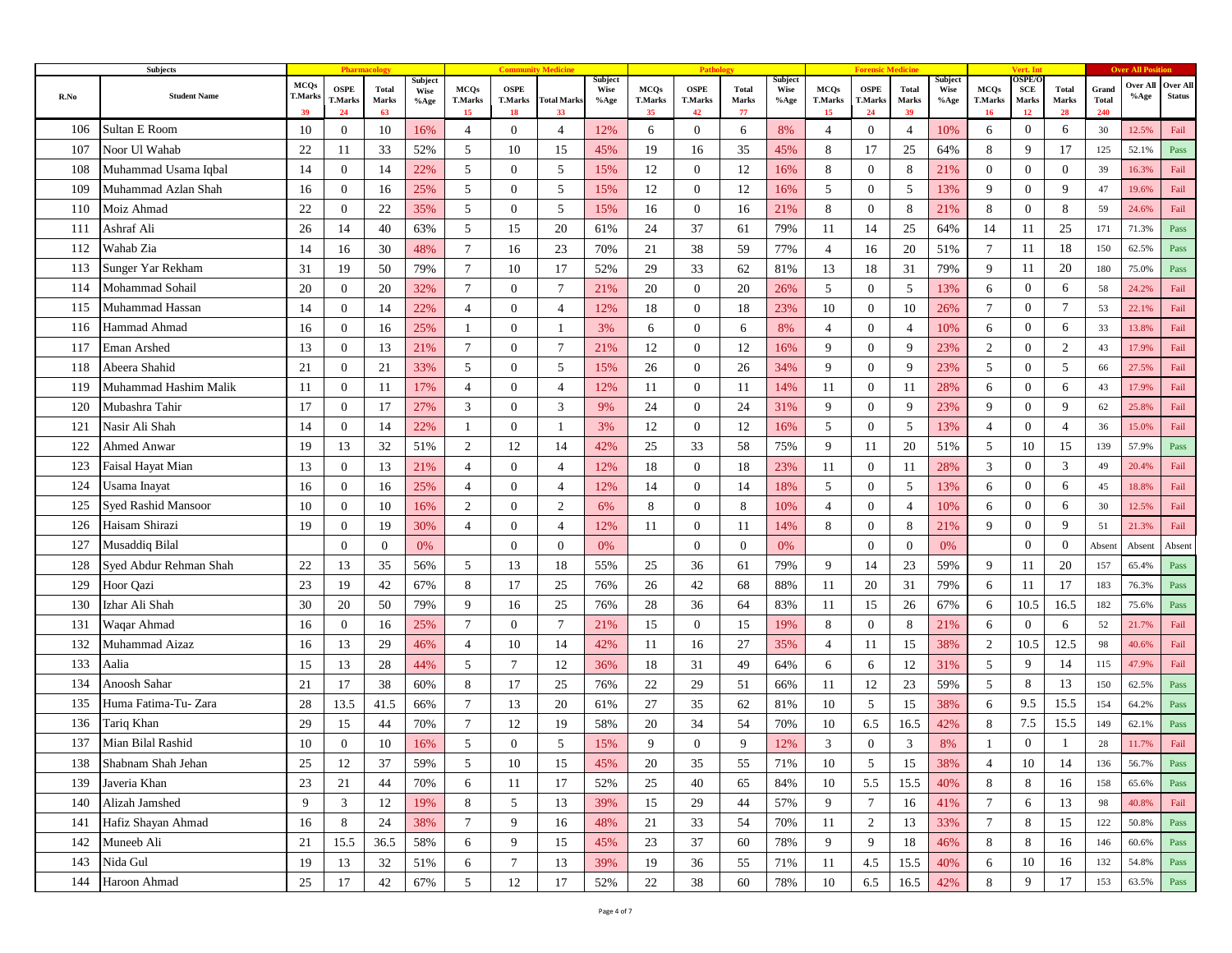|      | Subjects              |                                     |                              |                             |                                |                                     |                                     |                          |                                |                                     | Path                                |                             |                         |                                     |                                     |                             |                                |                                            | Vert. In                            |                      |                              |                  |                           |
|------|-----------------------|-------------------------------------|------------------------------|-----------------------------|--------------------------------|-------------------------------------|-------------------------------------|--------------------------|--------------------------------|-------------------------------------|-------------------------------------|-----------------------------|-------------------------|-------------------------------------|-------------------------------------|-----------------------------|--------------------------------|--------------------------------------------|-------------------------------------|----------------------|------------------------------|------------------|---------------------------|
| R.No | <b>Student Name</b>   | <b>MCQs</b><br><b>T.Marks</b><br>39 | <b>OSPE</b><br>T.Marks<br>24 | <b>Total</b><br>Marks<br>63 | Subject<br><b>Wise</b><br>%Age | <b>MCQs</b><br><b>T.Marks</b><br>15 | <b>OSPE</b><br><b>T.Marks</b><br>18 | <b>Total Marks</b><br>33 | Subject<br><b>Wise</b><br>%Age | <b>MCQs</b><br><b>T.Marks</b><br>35 | <b>OSPE</b><br><b>T.Marks</b><br>42 | <b>Total</b><br>Marks<br>77 | Subject<br>Wise<br>%Age | <b>MCQs</b><br><b>T.Marks</b><br>15 | <b>OSPE</b><br><b>T.Marks</b><br>24 | <b>Total</b><br>Marks<br>39 | Subject<br><b>Wise</b><br>%Age | <b>MCQs</b><br><b>T.Marks</b><br><b>16</b> | <b>DSPE/C</b><br>SCE<br>Marks<br>12 | Total<br>Marks<br>28 | Grand<br><b>Total</b><br>240 | Over All<br>%Age | Over All<br><b>Status</b> |
| 145  | Zia Ur Rahman Mohmand | 18                                  | $\overline{0}$               | 18                          | 29%                            | 4                                   | $\mathbf{0}$                        | 4                        | 12%                            | 12                                  | $\boldsymbol{0}$                    | 12                          | 16%                     | 10                                  | $\mathbf{0}$                        | 10                          | 26%                            | 3                                          | $\overline{0}$                      | 3                    | 47                           | 19.6%            | Fail                      |
| 146  | Waqar Ahmad           | 9                                   | $\overline{4}$               | 13                          | 21%                            | $\overline{4}$                      | 6                                   | 10                       | 30%                            | 10                                  | 10                                  | 20                          | 26%                     | 5                                   | 2                                   | $7\phantom{.0}$             | 18%                            | 5                                          | 8.5                                 | 13.5                 | 64                           | 26.5%            | Fail                      |
| 147  | Farwa Aftab           | 17                                  | 11.5                         | 28.5                        | 45%                            | 8                                   | 10                                  | 18                       | 55%                            | 19                                  | 35                                  | 54                          | 70%                     | 11                                  | 5                                   | 16                          | 41%                            | 6                                          | 9.5                                 | 15.5                 | 132                          | 55.0%            | Pass                      |
| 148  | <b>Bushra Noor</b>    | 24                                  | 17                           | 41                          | 65%                            | $7\phantom{.0}$                     | 15                                  | 22                       | 67%                            | 27                                  | 37                                  | 64                          | 83%                     | 11                                  | 11                                  | 22                          | 56%                            | 6                                          | 10                                  | 16                   | 165                          | 68.8%            | Pass                      |
| 149  | Afaq Ahmed            | 10                                  | $\overline{0}$               | 10                          | 16%                            | $\overline{2}$                      | $\overline{0}$                      | 2                        | 6%                             | 9                                   | $\overline{0}$                      | 9                           | 12%                     | 6                                   | $\mathbf{0}$                        | 6                           | 15%                            | $\overline{1}$                             | $\mathbf{0}$                        |                      | 28                           | 11.7%            | Fail                      |
| 150  | Fatma Adnan           | 20                                  | 20.5                         | 40.5                        | 64%                            | $\tau$                              | 15                                  | 22                       | 67%                            | 26                                  | 34                                  | 60                          | 78%                     | 10                                  | 15                                  | 25                          | 64%                            | 11                                         | 7                                   | 18                   | 166                          | 69.0%            | Pass                      |
| 151  | Muhammad Uzair Hayat  | 16                                  | $\overline{0}$               | 16                          | 25%                            | 3                                   | $\overline{0}$                      | 3                        | 9%                             | 9                                   | $\overline{0}$                      | 9                           | 12%                     | $\overline{4}$                      | $\mathbf{0}$                        | $\overline{4}$              | 10%                            | - 1                                        | $\mathbf{0}$                        |                      | 33                           | 13.8%            | Fail                      |
| 152  | Salma Qudrat          | 24                                  | 12                           | 36                          | 57%                            | $\overline{4}$                      | 12                                  | 16                       | 48%                            | 22                                  | 36                                  | 58                          | 75%                     | 11                                  | 13                                  | 24                          | 62%                            | 6                                          | 9.5                                 | 15.5                 | 150                          | 62.3%            | Pass                      |
| 153  | Aban Masaud Mian      | 20                                  | 11.5                         | 31.5                        | 50%                            | $\tau$                              | $\tau$                              | 14                       | 42%                            | 25                                  | 34                                  | 59                          | 77%                     | 11                                  | 3.5                                 | 14.5                        | 37%                            | 9                                          | 12                                  | 21                   | 140                          | 58.3%            | Pass                      |
| 154  | Sania Falak           | 18                                  | $\overline{0}$               | 18                          | 29%                            | $\mathbf{1}$                        | $\mathbf{0}$                        | 1                        | 3%                             | 15                                  | $\mathbf{0}$                        | 15                          | 19%                     | 6                                   | $\mathbf{0}$                        | 6                           | 15%                            | $\overline{4}$                             | $\mathbf{0}$                        | $\overline{4}$       | 44                           | 18.3%            | Fail                      |
| 155  | Hameed Ullah          | 20                                  | $\mathbf{0}$                 | 20                          | 32%                            | 7                                   | $\overline{0}$                      | 7                        | 21%                            | 13                                  | $\overline{0}$                      | 13                          | 17%                     | 6                                   | $\boldsymbol{0}$                    | 6                           | 15%                            | $\overline{4}$                             | $\overline{0}$                      | $\overline{4}$       | 50                           | 20.8%            | Fail                      |
| 156  | Jabran Ali            |                                     | $\mathbf{0}$                 | $\mathbf{0}$                | 0%                             |                                     | $\overline{0}$                      | $\overline{0}$           | 0%                             |                                     | $\mathbf{0}$                        | $\mathbf{0}$                | 0%                      |                                     | $\mathbf{0}$                        | $\mathbf{0}$                | 0%                             |                                            | $\mathbf{0}$                        | $\mathbf{0}$         | Absent                       | Absent           | Absent                    |
| 157  | Muhammad Salman Khan  | 15                                  | $\mathbf{0}$                 | 15                          | 24%                            | 5                                   | $\mathbf{0}$                        | 5                        | 15%                            | 2                                   | $\overline{0}$                      | $\overline{2}$              | 3%                      | 2                                   | $\boldsymbol{0}$                    | 2                           | 5%                             | 3                                          | $\overline{0}$                      | 3                    | 27                           | 11.3%            | Fail                      |
| 158  | Syyed Asif Shah       | 21                                  | 13                           | 34                          | 54%                            | 6                                   | 10                                  | 16                       | 48%                            | 17                                  | 36                                  | 53                          | 69%                     | 11                                  | 6                                   | 17                          | 44%                            | 9                                          | 8                                   | 17                   | 137                          | 57.1%            | Pass                      |
| 159  | Shah Zeb              | 29                                  | 15.5                         | 44.5                        | 71%                            | $\tau$                              | 14                                  | 21                       | 64%                            | 19                                  | 39                                  | 58                          | 75%                     | 10                                  | 9                                   | 19                          | 49%                            | 7                                          | 9                                   | 16                   | 159                          | 66.0%            | Pass                      |
| 160  | Ayaz Ali              | 21                                  | 15.5                         | 36.5                        | 58%                            | 5                                   | 9                                   | 14                       | 42%                            | 22                                  | 36                                  | 58                          | 75%                     | 9                                   | 6                                   | 15                          | 38%                            | 8                                          | 10                                  | 18                   | 142                          | 59.0%            | Pass                      |
| 161  | Izhar Khan            | 23                                  | 16                           | 39                          | 62%                            | 5                                   | 8                                   | 13                       | 39%                            | 26                                  | 34                                  | 60                          | 78%                     | 10                                  | $\overline{2}$                      | 12                          | 31%                            | $\overline{7}$                             | 8.5                                 | 15.5                 | 140                          | 58.1%            | Pass                      |
| 162  | Waqas Rahim           | 26                                  | 11                           | 37                          | 59%                            | $\tau$                              | 12                                  | 19                       | 58%                            | 22                                  | 34                                  | 56                          | 73%                     | 9                                   | 8                                   | 17                          | 44%                            | $\overline{7}$                             | 8                                   | 15                   | 144                          | 60.0%            | Pass                      |
| 163  | Aqsa Haider           | 18                                  | 9                            | 27                          | 43%                            | 2                                   | 8                                   | 10                       | 30%                            | 11                                  | 29                                  | 40                          | 52%                     | 5                                   | 3.5                                 | 8.5                         | 22%                            | 2                                          | 8                                   | 10                   | 96                           | 39.8%            | Fail                      |
| 164  | Muhammad Raza         | 20                                  | 11                           | 31                          | 49%                            | 10                                  | 9                                   | 19                       | 58%                            | 20                                  | 35                                  | 55                          | 71%                     | 10                                  | 6                                   | 16                          | 41%                            | 9                                          | 10                                  | 19                   | 140                          | 58.3%            | Pass                      |
| 165  | Muhammad Shahzad      | 9                                   | $\overline{0}$               | 9                           | 14%                            | 2                                   | $\overline{0}$                      | 2                        | 6%                             | 12                                  | $\overline{0}$                      | 12                          | 16%                     | $\tau$                              | $\boldsymbol{0}$                    | 7                           | 18%                            | 2                                          | $\overline{0}$                      | 2                    | 32                           | 13.3%            | Fail                      |
| 166  | Owais Nawaz Khan      | 13                                  | $\mathbf{0}$                 | 13                          | 21%                            | $\tau$                              | $\overline{0}$                      | $\tau$                   | 21%                            | $\overline{7}$                      | $\mathbf{0}$                        | $7\phantom{.0}$             | 9%                      | 9                                   | $\mathbf{0}$                        | 9                           | 23%                            | 8                                          | $\overline{0}$                      | 8                    | 44                           | 18.3%            | Fail                      |
| 167  | Syed Zubair Shuaib    |                                     | $\overline{0}$               | $\theta$                    | 0%                             |                                     | $\overline{0}$                      | $\overline{0}$           | 0%                             |                                     | $\overline{0}$                      | $\overline{0}$              | 0%                      |                                     | $\theta$                            | $\mathbf{0}$                | 0%                             |                                            | $\overline{0}$                      | $\mathbf{0}$         | Absent                       | Absent           | Absent                    |
| 168  | Rimsha Inayat         | 19                                  | $\overline{0}$               | 19                          | 30%                            | $\tau$                              | $\overline{0}$                      | $7\phantom{.0}$          | 21%                            | 23                                  | $\overline{0}$                      | 23                          | 30%                     | 10                                  | $\mathbf{0}$                        | 10                          | 26%                            | 10                                         | $\mathbf{0}$                        | 10                   | 69                           | 28.8%            | Fail                      |
| 169  | Abdar Ahmad Khan      | 14                                  | 2                            | 16                          | 25%                            | 3                                   | $\overline{4}$                      | $7\phantom{.0}$          | 21%                            | $7\phantom{.0}$                     | 11                                  | 18                          | 23%                     | $\mathbf{1}$                        | $\mathbf{0}$                        | -1                          | 3%                             | 6                                          | $\tau$                              | 13                   | 55                           | 22.9%            | Fail                      |
| 170  | Shaashan Himayat      | 13                                  | 8                            | 21                          | 33%                            | 3                                   | 5                                   | 8                        | 24%                            | 11                                  | 17                                  | 28                          | 36%                     | $\tau$                              | 4.5                                 | 11.5                        | 29%                            | 3                                          | $7\phantom{.0}$                     | 10                   | 79                           | 32.7%            | Fail                      |
| 171  | Abdul Hannan Ali      | 8                                   | 8.5                          | 16.5                        | 26%                            | $\tau$                              | 6                                   | 13                       | 39%                            | 13                                  | 35                                  | 48                          | 62%                     | $\tau$                              | 8.5                                 | 15.5                        | 40%                            | $\overline{7}$                             | 9                                   | 16                   | 109                          | 45.4%            | Fail                      |
| 172  | Faizan Ahmad          | 20                                  | 11.5                         | 31.5                        | 50%                            | 9                                   | 15                                  | 24                       | 73%                            | 27                                  | 34                                  | 61                          | 79%                     | 10                                  | 6.5                                 | 16.5                        | 42%                            | 6                                          | $\tau$                              | 13                   | 146                          | 60.8%            | Pass                      |
| 173  | Arbaz Ali Khan        | 14                                  | 5                            | 19                          | 30%                            | $\overline{4}$                      | 3                                   | $7\phantom{.0}$          | 21%                            | 6                                   | 12                                  | 18                          | 23%                     | 3                                   | $\overline{4}$                      | $\overline{7}$              | 18%                            | 5                                          | 8                                   | 13                   | 64                           | 26.7%            | Fail                      |
| 174  | Syed Muhammad Ibrahim |                                     | $\overline{0}$               | $\overline{0}$              | 0%                             |                                     | $\overline{0}$                      | $\overline{0}$           | 0%                             |                                     | $\overline{0}$                      | $\overline{0}$              | 0%                      |                                     | $\mathbf{0}$                        | $\mathbf{0}$                | 0%                             |                                            | $\mathbf{0}$                        | $\mathbf{0}$         | Absent                       | Absent           | Absent                    |
| 175  | Sabahat Imdad         | 17                                  | 11.5                         | 28.5                        | 45%                            | 11                                  | 8                                   | 19                       | 58%                            | 15                                  | 29                                  | 44                          | 57%                     | 10                                  | 9                                   | 19                          | 49%                            | 7                                          | $\tau$                              | 14                   | 125                          | 51.9%            | Pass                      |
| 176  | Muhammad Adeel Khan   | 8                                   | $\overline{0}$               | 8                           | 13%                            | 2                                   | $\overline{0}$                      | 2                        | 6%                             | $\overline{7}$                      | $\theta$                            | $\overline{7}$              | 9%                      | $\overline{0}$                      | $\mathbf{0}$                        | $\mathbf{0}$                | 0%                             | 6                                          | $\overline{0}$                      | 6                    | 23                           | 9.6%             | Fail                      |
| 177  | Syed Izaz Ahmad       | 13                                  | $\bf{0}$                     | 13                          | 21%                            | 8                                   | $\bf{0}$                            | 8                        | 24%                            | 10                                  | $\boldsymbol{0}$                    | 10                          | 13%                     |                                     | $\mathbf{0}$                        |                             | 18%                            | 4                                          | $\theta$                            | 4                    | 42                           | 17.5%            | Fail                      |
| 178  | Muhammad Abdullah     | 10                                  | $\overline{0}$               | 10                          | 16%                            | $\overline{2}$                      | $\overline{0}$                      | $\overline{2}$           | 6%                             | 6                                   | $\overline{0}$                      | 6                           | 8%                      | 6                                   | $\overline{0}$                      | 6                           | 15%                            | 10                                         | $\overline{0}$                      | 10                   | 34                           | 14.2%            | Fail                      |
| 179  | Muhammad Kashif Iqbal | 9                                   | $\overline{0}$               | 9                           | 14%                            | $\mathfrak{Z}$                      | $\overline{0}$                      | $\mathbf{3}$             | 9%                             | 9                                   | $\mathbf{0}$                        | 9                           | 12%                     | $\overline{2}$                      | $\overline{0}$                      | 2                           | 5%                             | 2                                          | $\overline{0}$                      | $\overline{2}$       | 25                           | 10.4%            | Fail                      |
| 180  | Yumna Afaq            | 19                                  | 17                           | 36                          | 57%                            | $\mathfrak{S}$                      | 9                                   | 14                       | 42%                            | 18                                  | 22                                  | 40                          | 52%                     | $7\phantom{.0}$                     | 11                                  | 18                          | 46%                            | 8                                          | 10.5                                | 18.5                 | 127                          | 52.7%            | Pass                      |
| 181  | Arshmaan Jawad        | 25                                  | 22                           | 47                          | 75%                            | 9                                   | 6                                   | 15                       | 45%                            | 25                                  | 35                                  | 60                          | 78%                     | 9                                   | 14                                  | 23                          | 59%                            | $\tau$                                     | 10                                  | 17                   | 162                          | 67.5%            | Pass                      |
| 182  | Maria Khan            | 14                                  | 6.5                          | 20.5                        | 33%                            | $7\phantom{.0}$                     | 14                                  | 21                       | 64%                            | 13                                  | 20                                  | 33                          | 43%                     | 10                                  | 9                                   | 19                          | 49%                            | $\overline{7}$                             | 9                                   | 16                   | 110                          | 45.6%            | Fail                      |
| 183  | Omama Arshad          | 14                                  | 11                           | 25                          | 40%                            | 6                                   | 6                                   | 12                       | 36%                            | 12                                  | 22                                  | 34                          | 44%                     | 8                                   | 17                                  | 25                          | 64%                            | $\,8\,$                                    | $10\,$                              | 18                   | 114                          | 47.5%            | Fail                      |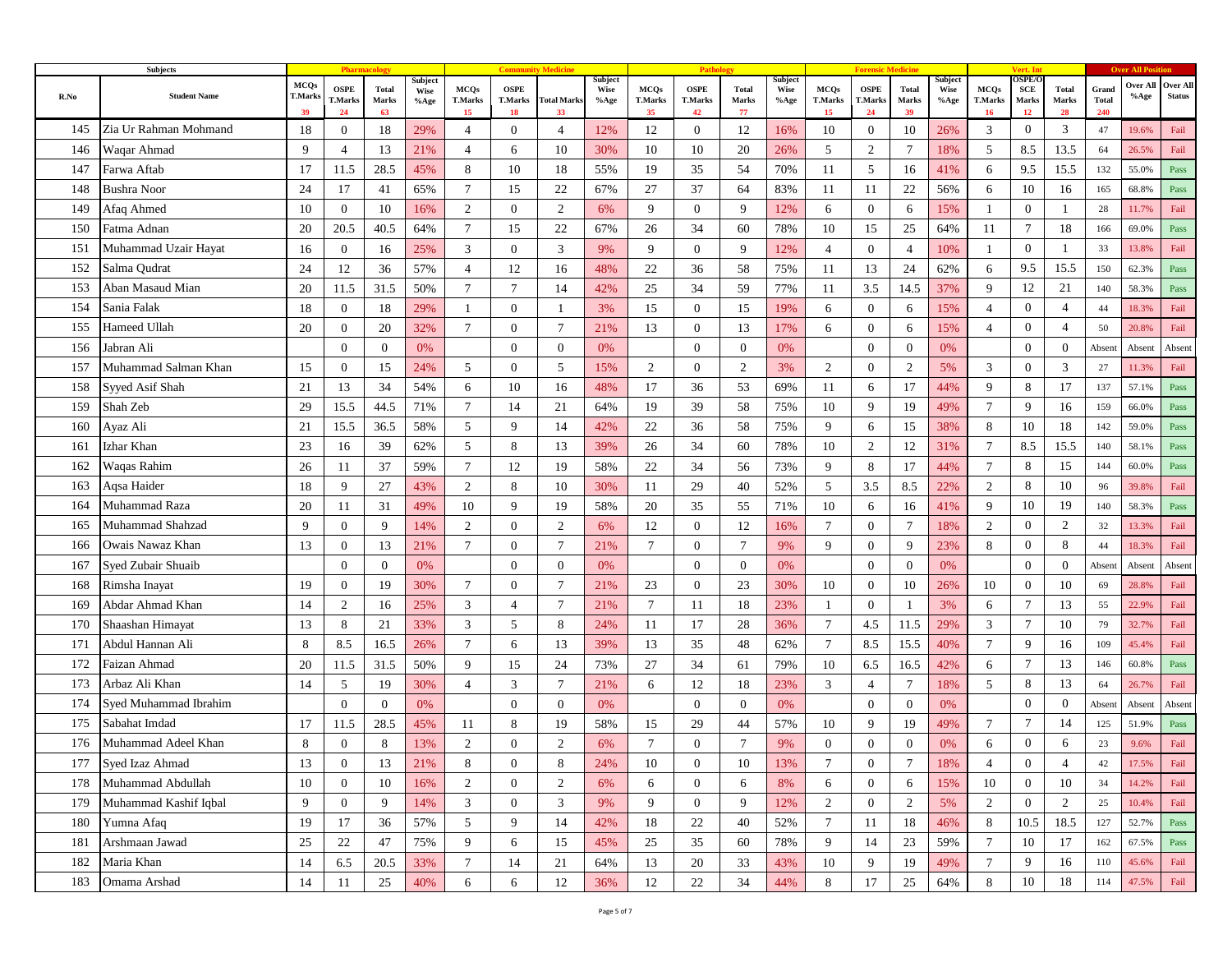|      | Subjects               |                                     |                              |                             |                         |                                     |                                     |                          |                         |                                     | Path                                |                             |                                |                                     |                                     |                      |                                |                                            | Vert. In                            |                      |                              |                  |                           |
|------|------------------------|-------------------------------------|------------------------------|-----------------------------|-------------------------|-------------------------------------|-------------------------------------|--------------------------|-------------------------|-------------------------------------|-------------------------------------|-----------------------------|--------------------------------|-------------------------------------|-------------------------------------|----------------------|--------------------------------|--------------------------------------------|-------------------------------------|----------------------|------------------------------|------------------|---------------------------|
| R.No | <b>Student Name</b>    | <b>MCQs</b><br><b>T.Marks</b><br>39 | <b>OSPE</b><br>T.Marks<br>24 | <b>Total</b><br>Marks<br>63 | Subject<br>Wise<br>%Age | <b>MCQs</b><br><b>T.Marks</b><br>15 | <b>OSPE</b><br><b>T.Marks</b><br>18 | <b>Total Marks</b><br>33 | Subject<br>Wise<br>%Age | <b>MCQs</b><br><b>T.Marks</b><br>35 | <b>OSPE</b><br><b>T.Marks</b><br>42 | <b>Total</b><br>Marks<br>77 | Subject<br><b>Wise</b><br>%Age | <b>MCQs</b><br><b>T.Marks</b><br>15 | <b>OSPE</b><br><b>T.Marks</b><br>24 | Total<br>Marks<br>39 | Subject<br><b>Wise</b><br>%Age | <b>MCQs</b><br><b>T.Marks</b><br><b>16</b> | <b>DSPE/C</b><br>SCE<br>Marks<br>12 | Total<br>Marks<br>28 | Grand<br><b>Total</b><br>240 | Over All<br>%Age | Over All<br><b>Status</b> |
| 187  | Muhammad Hussain       | 7                                   | $\overline{0}$               | 7                           | 11%                     | 6                                   | $\overline{0}$                      | 6                        | 18%                     | 8                                   | $\boldsymbol{0}$                    | 8                           | 10%                            | $\overline{0}$                      | $\boldsymbol{0}$                    | $\mathbf{0}$         | $0\%$                          | 3                                          | $\overline{0}$                      | 3                    | 24                           | 10.0%            | Fail                      |
| 188  | Harvend Singh Jaggi    | 9                                   | $\mathbf{0}$                 | 9                           | 14%                     | $\overline{2}$                      | $\overline{0}$                      | 2                        | 6%                      | 8                                   | $\boldsymbol{0}$                    | 8                           | 10%                            | $\overline{4}$                      | $\mathbf{0}$                        | $\overline{4}$       | 10%                            | 6                                          | $\mathbf{0}$                        | 6                    | 29                           | 12.1%            | Fail                      |
| 189  | Noman Ahmad            | 22                                  | 13                           | 35                          | 56%                     | 8                                   | 5                                   | 13                       | 39%                     | 25                                  | 32                                  | 57                          | 74%                            | 9                                   | $\tau$                              | 16                   | 41%                            | 6                                          | 9                                   | 15                   | 136                          | 56.7%            | Pass                      |
| 190  | Ijaz Ul Haq            | 9                                   | 11.5                         | 20.5                        | 33%                     | 3                                   | 2                                   | $5\overline{)}$          | 15%                     | 18                                  | 26                                  | 44                          | 57%                            | $\overline{7}$                      | 5                                   | 12                   | 31%                            | $\overline{7}$                             | 9.5                                 | 16.5                 | 98                           | 40.8%            | Fail                      |
| 191  | Inam Ul Haq            | 20                                  | $\boldsymbol{0}$             | 20                          | 32%                     | 3                                   | $\overline{0}$                      | 3                        | 9%                      | 23                                  | $\overline{0}$                      | 23                          | 30%                            | 9                                   | $\mathbf{0}$                        | 9                    | 23%                            | 3                                          | $\overline{0}$                      | 3                    | 58                           | 24.2%            | Fail                      |
| 192  | Badar Zaman            | 11                                  | $\mathbf{0}$                 | 11                          | 17%                     | 5                                   | $\overline{0}$                      | 5                        | 15%                     | 8                                   | $\mathbf{0}$                        | 8                           | 10%                            | 6                                   | $\mathbf{0}$                        | 6                    | 15%                            | 6                                          | $\mathbf{0}$                        | 6                    | 36                           | 15.0%            | Fail                      |
| 193  | Mansoor Ahmed          | $\overline{4}$                      | $\overline{0}$               | $\overline{4}$              | 6%                      | $\overline{4}$                      | $\mathbf{0}$                        | $\overline{4}$           | 12%                     | 8                                   | $\overline{0}$                      | 8                           | 10%                            | 5                                   | $\mathbf{0}$                        | 5                    | 13%                            | $\overline{c}$                             | $\overline{0}$                      | 2                    | 23                           | 9.6%             | Fail                      |
| 194  | Samira Zeeshan         | 9                                   | 3                            | 12                          | 19%                     | 6                                   | 5                                   | 11                       | 33%                     | 16                                  | 18                                  | 34                          | 44%                            | 6                                   | 8                                   | 14                   | 36%                            | $\tau$                                     | 8                                   | 15                   | 86                           | 35.8%            | Fail                      |
| 195  | Muhammad Kamal         | 27                                  | 12.5                         | 39.5                        | 63%                     | $\overline{4}$                      | 3                                   | $\tau$                   | 21%                     | 24                                  | 23                                  | 47                          | 61%                            | $\overline{7}$                      | 5                                   | 12                   | 31%                            | 2                                          | 10                                  | 12                   | 118                          | 49.0%            | Fail                      |
| 196  | Farhan Ullah           | 16                                  | $\mathbf{0}$                 | 16                          | 25%                     | $\tau$                              | $\mathbf{0}$                        | $\tau$                   | 21%                     | 10                                  | $\overline{0}$                      | 10                          | 13%                            | 5                                   | $\overline{0}$                      | 5                    | 13%                            | 5                                          | $\mathbf{0}$                        | 5                    | 43                           | 17.9%            | <b>UFM</b>                |
| 197  | Faisal Iqbal Jadoon    | 12                                  | $\overline{0}$               | 12                          | 19%                     | 3                                   | $\overline{0}$                      | 3                        | 9%                      | 6                                   | $\mathbf{0}$                        | 6                           | 8%                             | 5                                   | $\mathbf{0}$                        | 5                    | 13%                            | 3                                          | $\overline{0}$                      | 3                    | 29                           | 12.1%            | Fail                      |
| 198  | Eesha Qureshi          | 15                                  | $\mathbf{0}$                 | 15                          | 24%                     | $\overline{2}$                      | $\overline{0}$                      | 2                        | 6%                      | 11                                  | $\overline{0}$                      | 11                          | 14%                            | 2                                   | $\overline{0}$                      | 2                    | 5%                             | $\mathbf{1}$                               | $\mathbf{0}$                        | -1                   | 31                           | 12.9%            | Fail                      |
| 199  | Anees Ahmad Quraishi   | 6                                   | $\overline{0}$               | 6                           | 10%                     | 1                                   | $\overline{0}$                      | 1                        | 3%                      | 7                                   | $\overline{0}$                      | $\overline{7}$              | 9%                             | 3                                   | $\mathbf{0}$                        | 3                    | 8%                             | 3                                          | $\overline{0}$                      | 3                    | 20                           | 8.3%             | Fail                      |
| 200  | Faisal Khan            | 13                                  | 5                            | 18                          | 29%                     | $\overline{4}$                      | $\overline{4}$                      | 8                        | 24%                     | 15                                  | 15                                  | 30                          | 39%                            | 11                                  | 8                                   | 19                   | 49%                            | 6                                          | 8                                   | 14                   | 89                           | 37.1%            | Fail                      |
| 201  | Shams Ur Rehman        | 15                                  | 11                           | 26                          | 41%                     | 3                                   | 3                                   | 6                        | 18%                     | 18                                  | 22                                  | 40                          | 52%                            | 10                                  | $\overline{4}$                      | 14                   | 36%                            | 5                                          | 9.5                                 | 14.5                 | 101                          | 41.9%            | Fail                      |
| 202  | Hassan Mujtaba         | 9                                   | $\mathbf{0}$                 | 9                           | 14%                     | $\overline{2}$                      | $\mathbf{0}$                        | $\overline{2}$           | 6%                      | 11                                  | $\overline{0}$                      | -11                         | 14%                            | 6                                   | $\overline{0}$                      | 6                    | 15%                            | 3                                          | $\overline{0}$                      | 3                    | 31                           | 12.9%            | Fail                      |
| 203  | Komal Ali              |                                     | $\overline{0}$               | $\theta$                    | 0%                      |                                     | $\overline{0}$                      | $\overline{0}$           | 0%                      |                                     | $\overline{0}$                      | $\overline{0}$              | 0%                             |                                     | $\mathbf{0}$                        | $\overline{0}$       | 0%                             |                                            | $\mathbf{0}$                        | $\boldsymbol{0}$     | Absent                       | Absent           | Absent                    |
| 204  | Wiaam Mujahid Sher     | 22                                  | $\mathbf{0}$                 | 22                          | 35%                     | $\overline{4}$                      | $\overline{0}$                      | $\overline{4}$           | 12%                     | 19                                  | $\theta$                            | 19                          | 25%                            | 10                                  | $\mathbf{0}$                        | 10                   | 26%                            | $\overline{4}$                             | $\mathbf{0}$                        | $\overline{4}$       | 59                           | 24.6%            | Fail                      |
| 205  | Attaullah              | 14                                  | 3                            | 17                          | 27%                     | 5                                   | 3                                   | 8                        | 24%                     | 8                                   | 12                                  | 20                          | 26%                            | 9                                   | $\overline{4}$                      | 13                   | 33%                            | $\overline{4}$                             | 7.5                                 | 11.5                 | 70                           | 29.0%            | Fail                      |
| 206  | Farman Ullah           | 12                                  | $\overline{0}$               | 12                          | 19%                     | 3                                   | $\mathbf{0}$                        | 3                        | 9%                      | 11                                  | $\overline{0}$                      | -11                         | 14%                            | 6                                   | $\mathbf{0}$                        | 6                    | 15%                            | 3                                          | $\overline{0}$                      | 3                    | 35                           | 14.6%            | Fail                      |
| 207  | Saqib Ahmad            |                                     | $\overline{0}$               | $\mathbf{0}$                | 0%                      |                                     | $\overline{0}$                      | $\overline{0}$           | 0%                      |                                     | $\overline{0}$                      | $\overline{0}$              | 0%                             |                                     | $\boldsymbol{0}$                    | $\mathbf{0}$         | 0%                             |                                            | $\overline{0}$                      | $\boldsymbol{0}$     | Absent                       | Absent           | Absent                    |
| 208  | Zeeshan Khan           | 8                                   | $\mathbf{0}$                 | 8                           | 13%                     | 5                                   | $\overline{0}$                      | 5                        | 15%                     | 10                                  | $\mathbf{0}$                        | 10                          | 13%                            | 6                                   | $\mathbf{0}$                        | 6                    | 15%                            | $\overline{4}$                             | $\mathbf{0}$                        | $\overline{4}$       | 33                           | 13.8%            | Fail                      |
| 209  | Mahnoor Hameed         | 32                                  | 21                           | 53                          | 84%                     | 6                                   | 10                                  | 16                       | 48%                     | 30                                  | 38                                  | 68                          | 88%                            | 10                                  | 24                                  | 34                   | 87%                            | 10                                         | 11                                  | 21                   | 192                          | 80.0%            | Pass                      |
| 210  | Hafiza Wajeeha Bahadar | 14                                  | $\mathbf{0}$                 | 14                          | 22%                     | $\overline{4}$                      | $\mathbf{0}$                        | $\overline{4}$           | 12%                     | 10                                  | $\mathbf{0}$                        | 10                          | 13%                            | 8                                   | $\mathbf{0}$                        | 8                    | 21%                            | 3                                          | $\overline{0}$                      | 3                    | 39                           | 16.3%            | Fail                      |
| 211  | Sarib Zahoor           | 15                                  | $\overline{0}$               | 15                          | 24%                     | 8                                   | $\mathbf{0}$                        | 8                        | 24%                     | 6                                   | $\overline{0}$                      | 6                           | 8%                             | 8                                   | $\mathbf{0}$                        | 8                    | 21%                            | 8                                          | $\overline{0}$                      | 8                    | 45                           | 18.8%            | Fail                      |
| 212  | Aimen Sajjad           | 25                                  | 15                           | 40                          | 63%                     | 6                                   | 8                                   | 14                       | 42%                     | 14                                  | 25                                  | 39                          | 51%                            | 10                                  | 10                                  | 20                   | 51%                            | 5                                          | 12                                  | 17                   | 130                          | 54.2%            | Pass                      |
| 213  | Muhammad Abdullah Safi | 13                                  | $\mathbf{0}$                 | 13                          | 21%                     | 9                                   | $\overline{0}$                      | 9                        | 27%                     | 11                                  | $\mathbf{0}$                        | -11                         | 14%                            | 6                                   | $\overline{0}$                      | 6                    | 15%                            | $\overline{c}$                             | $\mathbf{0}$                        | 2                    | 41                           | 17.1%            | Fail                      |
| 214  | Zia Ul Islam           | 10                                  | $\overline{0}$               | 10                          | 16%                     | $\overline{4}$                      | $\overline{0}$                      | $\overline{4}$           | 12%                     | 11                                  | $\mathbf{0}$                        | -11                         | 14%                            | $\mathfrak{Z}$                      | $\overline{0}$                      | 3                    | 8%                             | 6                                          | $\overline{0}$                      | 6                    | 34                           | 14.2%            | Fail                      |
| 215  | Zainab Batool          | 15                                  | $\boldsymbol{0}$             | 15                          | 24%                     | $\tau$                              | $\mathbf{0}$                        | $\overline{7}$           | 21%                     | 18                                  | $\overline{0}$                      | 18                          | 23%                            | 10                                  | $\mathbf{0}$                        | 10                   | 26%                            | $\tau$                                     | $\mathbf{0}$                        | $\overline{7}$       | 57                           | 23.8%            | Fail                      |
| 216  | Alishba Amjad          | 25                                  | 20                           | 45                          | 71%                     | 10                                  | 6                                   | 16                       | 48%                     | 25                                  | 38                                  | 63                          | 82%                            | 11                                  | 18                                  | 29                   | 74%                            | $7\phantom{.0}$                            | 9                                   | 16                   | 169                          | 70.4%            | Pass                      |
| 217  | Muhammad Saeed         | 12                                  | $\boldsymbol{0}$             | 12                          | 19%                     | 4                                   | $\overline{0}$                      | $\overline{4}$           | 12%                     | 10                                  | $\boldsymbol{0}$                    | 10                          | 13%                            | 3                                   | $\mathbf{0}$                        | 3                    | 8%                             | 3                                          | $\mathbf{0}$                        | 3                    | 32                           | 13.3%            | Fail                      |
| 218  | Minsha Munir           | 15                                  | 10                           | 25                          | 40%                     | 8                                   | 11                                  | 19                       | 58%                     | 19                                  | 34                                  | 53                          | 69%                            | 12                                  | 11                                  | 23                   | 59%                            | 6                                          | 8                                   | 14                   | 134                          | 55.8%            | Pass                      |
| 219  | Sania Bibi             | 22                                  | 19                           | 41                          | 65%                     | 6                                   | 6                                   | 12                       | 36%                     | 27                                  | 39                                  | 66                          | 86%                            | 10                                  | 23                                  | 33                   | 85%                            | 8                                          | 10                                  | 18                   | 170                          | 70.8%            | Pass                      |
| 220  | Muhammad Nauman        | 14                                  | $\boldsymbol{0}$             | 14                          | 22%                     | $5\overline{)}$                     | $\overline{0}$                      | 5                        | 15%                     | 18                                  | $\overline{0}$                      | 18                          | 23%                            | $7\phantom{.0}$                     | $\overline{0}$                      | $7\phantom{.0}$      | 18%                            | 6                                          | $\mathbf{0}$                        | 6                    | 50                           | 20.8%            | Fail                      |
| 221  | Muhammad Saeed         |                                     | $\mathbf{0}$                 | $\mathbf{0}$                | 0%                      |                                     | $\overline{0}$                      | $\mathbf{0}$             | 0%                      |                                     | $\mathbf{0}$                        | $\mathbf{0}$                | $0\%$                          |                                     | $\overline{0}$                      | $\mathbf{0}$         | 0%                             |                                            | $\overline{0}$                      | $\mathbf{0}$         | Absent                       | Absent           | Absent                    |
| 222  | Abdul Wahid            | 16                                  | $\mathbf{0}$                 | 16                          | 25%                     | $\overline{4}$                      | $\mathbf{0}$                        | $\overline{4}$           | 12%                     | 8                                   | $\mathbf{0}$                        | 8                           | 10%                            | $\overline{4}$                      | $\overline{0}$                      | $\overline{4}$       | 10%                            | $\overline{2}$                             | $\overline{0}$                      | 2                    | 34                           | 14.2%            | Fail                      |
| 223  | Huma Nazir             | 11                                  | $\mathbf{0}$                 | 11                          | 17%                     | $\overline{4}$                      | $\overline{0}$                      | $\overline{4}$           | 12%                     | 10                                  | $\mathbf{0}$                        | 10                          | 13%                            | $\mathfrak{Z}$                      | $\overline{0}$                      | 3                    | 8%                             | $\overline{4}$                             | $\overline{0}$                      | $\overline{4}$       | 32                           | 13.3%            | Fail                      |
| 224  | Syeda Maimoona Batool  | 15                                  | $\overline{0}$               | 15                          | 24%                     | $\overline{4}$                      | $\overline{0}$                      | $\overline{4}$           | 12%                     | 10                                  | $\overline{0}$                      | 10                          | 13%                            | $7\phantom{.0}$                     | $\overline{0}$                      | $7\phantom{.0}$      | 18%                            | -1                                         | $\overline{0}$                      |                      | 37                           | 15.4%            | Fail                      |
| 225  | Muhammad Sajid         | 18                                  | $\mathbf{0}$                 | 18                          | 29%                     | $5\overline{)}$                     | $\overline{0}$                      | $5\overline{)}$          | 15%                     | 10                                  | $\overline{0}$                      | 10                          | 13%                            | 5                                   | $\mathbf{0}$                        | 5                    | 13%                            | $\overline{4}$                             | $\overline{0}$                      | $\overline{4}$       | 42                           | 17.5%            | Fail                      |